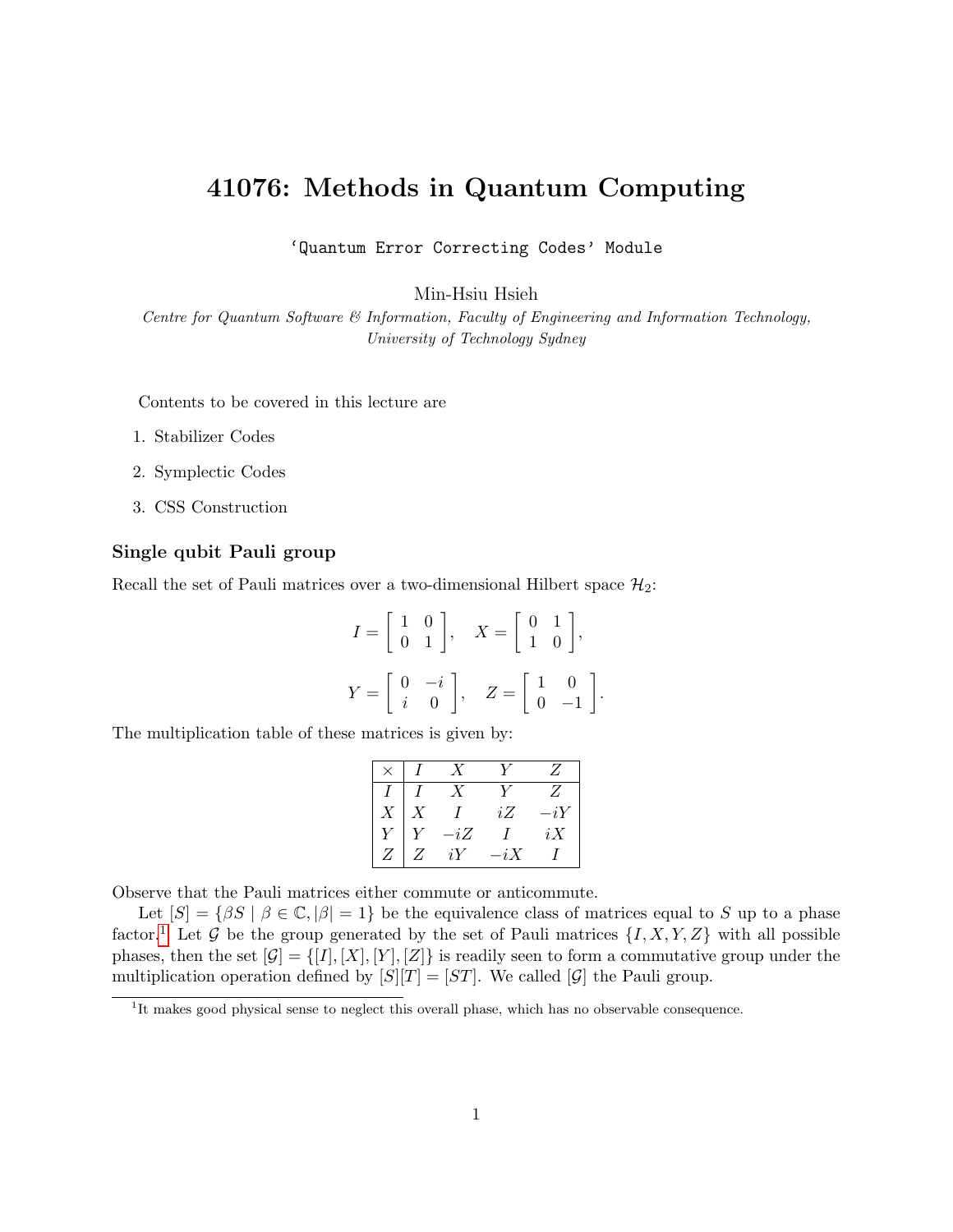We are interested in relating the Pauli group to the additive group  $(\mathbb{Z}_2)^2 = \{00, 01, 10, 11\}$  of binary words of length 2 described by the table:

|    | 00 | 01     | 11 | 10 |
|----|----|--------|----|----|
| 00 | 00 | 01     | 11 | 10 |
| 01 | 01 | $00\,$ | 10 | 11 |
| 11 | 11 | 10     | 00 | 01 |
| 10 | 10 | 11     | 01 | 00 |

This group is also a two-dimensional vector space over the field  $\mathbb{Z}_2$ . A bilinear form can be defined over this vector space, called the *symplectic product*<sup>[2](#page-1-0)</sup>  $\odot$  :  $(\mathbb{Z}_2)^2 \times (\mathbb{Z}_2)^2 \to \mathbb{Z}_2$ , given by the table

|                 | $00\,$ | 01                | 11 | 10 |
|-----------------|--------|-------------------|----|----|
| 00              | 0      | $\mathbf{\Omega}$ | 0  |    |
| $\overline{01}$ | 0      | $\left( \right)$  |    |    |
| 11              | 0      | L                 | 0  |    |
|                 | O)     |                   |    | 0  |

In what follows we will often write elements of  $(\mathbb{Z}_2)^2$  as  $u = (z|x)$ , with  $z, x \in \mathbb{Z}_2$ . For instance, 01 becomes (0|1). For  $u = (z|x), v = (z'|x') \in (\mathbb{Z}_2)^2$  the symplectic product is equivalently defined by

$$
u \odot v := zx' + z'x.
$$

Define the map  $N : (\mathbb{Z}_2)^2 \to \mathcal{G}$  by the following table:

| $({\mathbb Z}_2)$ |  |
|-------------------|--|
| 00                |  |
| 01                |  |
| 11                |  |
| 10                |  |

This map is defined in such a way that  $N_{(z|x)}$  and  $Z^z X^x$  are equal up to a phase factor, i.e.

$$
[N_{(z|x)}] = [Z^z X^x].
$$

We make two key observations

1. The map  $[N] : (\mathbb{Z}_2)^2 \to [\mathcal{G}]$  induced by N is an isomorphism:

$$
[N_u][N_v] = [N_{u+v}].
$$

2. The commutation relations of the Pauli matrices are captured by the symplectic product

$$
N_u N_v = (-1)^{u \odot v} N_v N_u.
$$

Both properties are readily verified from the tables.

<span id="page-1-0"></span><sup>2</sup>Strictly speaking it is not an inner product.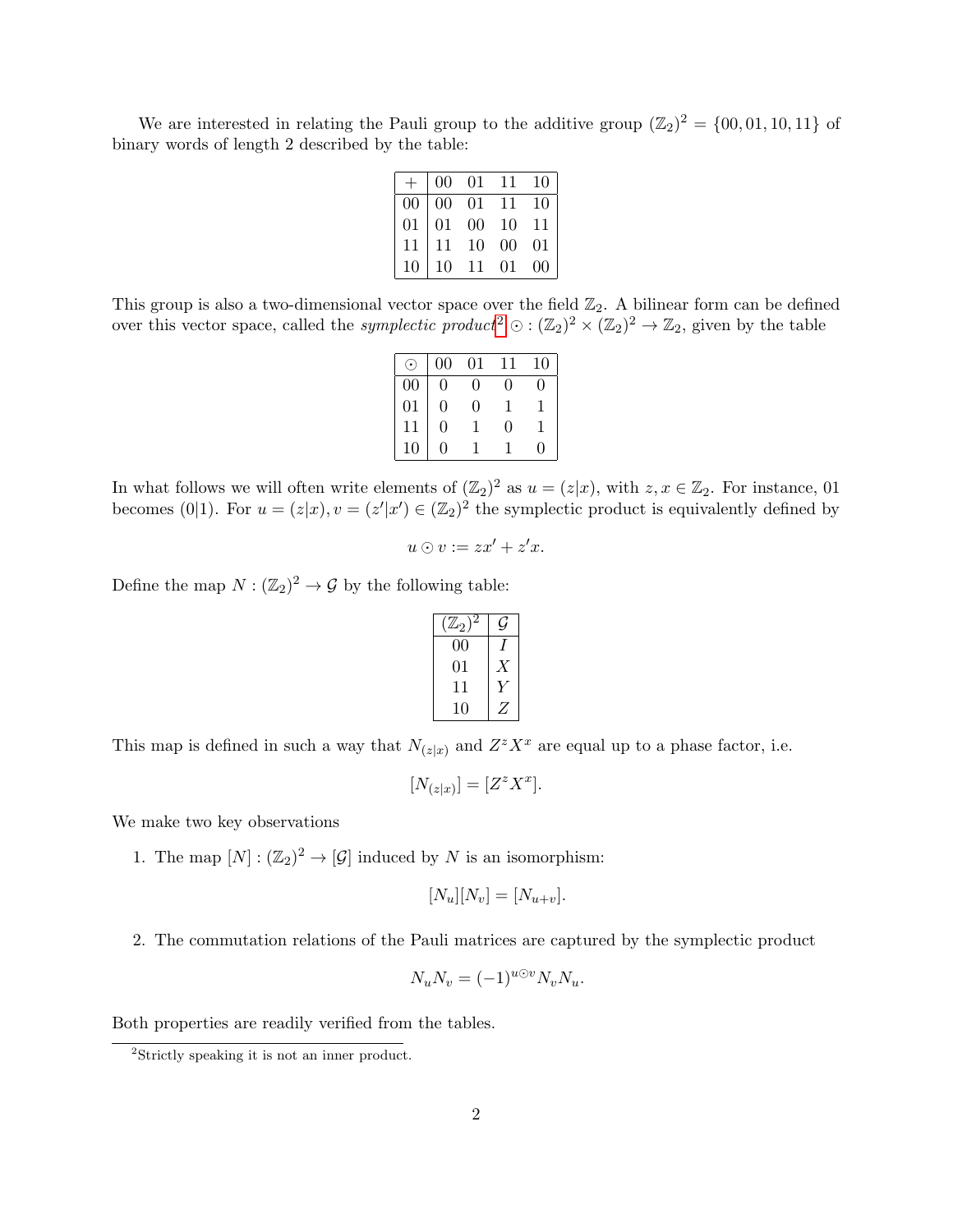### Multi-qubit Pauli group

Consider an *n*-qubit system corresponding to the tensor product Hilbert space  $\mathcal{H}_2^{\otimes n}$ . Define an *n*-qubit Pauli matrix **S** to be of the form  $S = S_1 \otimes S_2 \otimes \cdots \otimes S_n$ , where  $S_j \in \mathcal{G}$ . Let  $\mathcal{G}^n$  be the group of all  $4^n$  n-qubit Pauli matrices with all possible phases. Define as before the equivalence class  $[\mathbf{S}] = \{ \beta \mathbf{S} \mid \beta \in \mathbb{C}, |\beta| = 1 \}.$  Then

$$
[\mathbf{S}][\mathbf{T}]=[S_1T_1]\otimes [S_2T_2]\otimes \cdots \otimes [S_nT_n]=[\mathbf{ST}].
$$

Thus the set  $[\mathcal{G}^n] = \{[\mathbf{S}] : \mathbf{S} \in \mathcal{G}^n\}$  is a commutative multiplicative group, and is called the *n*-fold Pauli Group.

Now consider the group/vector space  $(\mathbb{Z}_2)^{2n}$  of binary vectors of length 2n. Its elements may be written as  $\mathbf{u} = (\mathbf{z}|\mathbf{x}), \, \mathbf{z} = (z_1, \ldots, z_n) \in (\mathbb{Z}_2)^n, \, \mathbf{x} = (x_1, \ldots, x_n) \in (\mathbb{Z}_2)^n$ . We shall think of  $\mathbf{u}, \, \mathbf{z}$ and **x** as row vectors. The symplectic product of  $\mathbf{u} = (\mathbf{z}|\mathbf{x})$  and  $\mathbf{v} = (\mathbf{z}'|\mathbf{x}')$  is given by

$$
\mathbf{u} \odot \mathbf{v} := \mathbf{z} \cdot \mathbf{x}' + \mathbf{z}' \cdot \mathbf{x},
$$

where  $\cdot$  represents the usual inner product of two bit strings in  $\mathbb{Z}_2$ . Equivalently,

$$
\mathbf{u}\odot\mathbf{v}=\sum_i u_i\odot v_i
$$

where  $u_i = (z_i|x_i), v_i = (z'_i|x'_i)$  are the *i*-th element of **u**, **v**, respectively, and this sum is Boolean addition. Observe that if  $\mathbf{u} \odot \mathbf{v} = 0$ , these two vectors are "orthogonal" to each other with respect to the symplectic inner product.

The map  $N : (\mathbb{Z}_2)^{2n} \to \mathcal{G}^n$  is now defined as

$$
N_{\mathbf{u}}=N_{u_1}\otimes\cdots\otimes N_{u_n}.
$$

Denote

$$
X^{\mathbf{x}} = X^{x_1} \otimes \cdots \otimes X^{x_n},
$$
  

$$
Z^{\mathbf{z}} = Z^{z_1} \otimes \cdots \otimes Z^{z_n},
$$

as in the single qubit case, we have

$$
[N_{(z|x)}] = [Z^{\mathbf{z}} X^{\mathbf{x}}].
$$

The two observations made for the single qubit case also hold:

1. The map  $[N] : (\mathbb{Z}_2)^{2n} \to [\mathcal{G}^n]$  induced by N is an isomorphism:

$$
[N_{\mathbf{u}}][N_{\mathbf{v}}] = [N_{\mathbf{u}+\mathbf{v}}]. \tag{1}
$$

Consequently, if  $\{u_1, \ldots, u_m\}$  is a linearly independent set then the elements of the Pauli group subset  $\{[N_{\mathbf{u}_1}], \ldots, [N_{\mathbf{u}_m}]\}$  are independent in the sense that no element can be written as a product of others.

2. The commutation relations of the  $n$ -qubit Pauli matrices are captured by the symplectic product

$$
N_{\mathbf{u}}N_{\mathbf{v}} = (-1)^{\mathbf{u}\odot\mathbf{v}}N_{\mathbf{v}}N_{\mathbf{u}}.\tag{2}
$$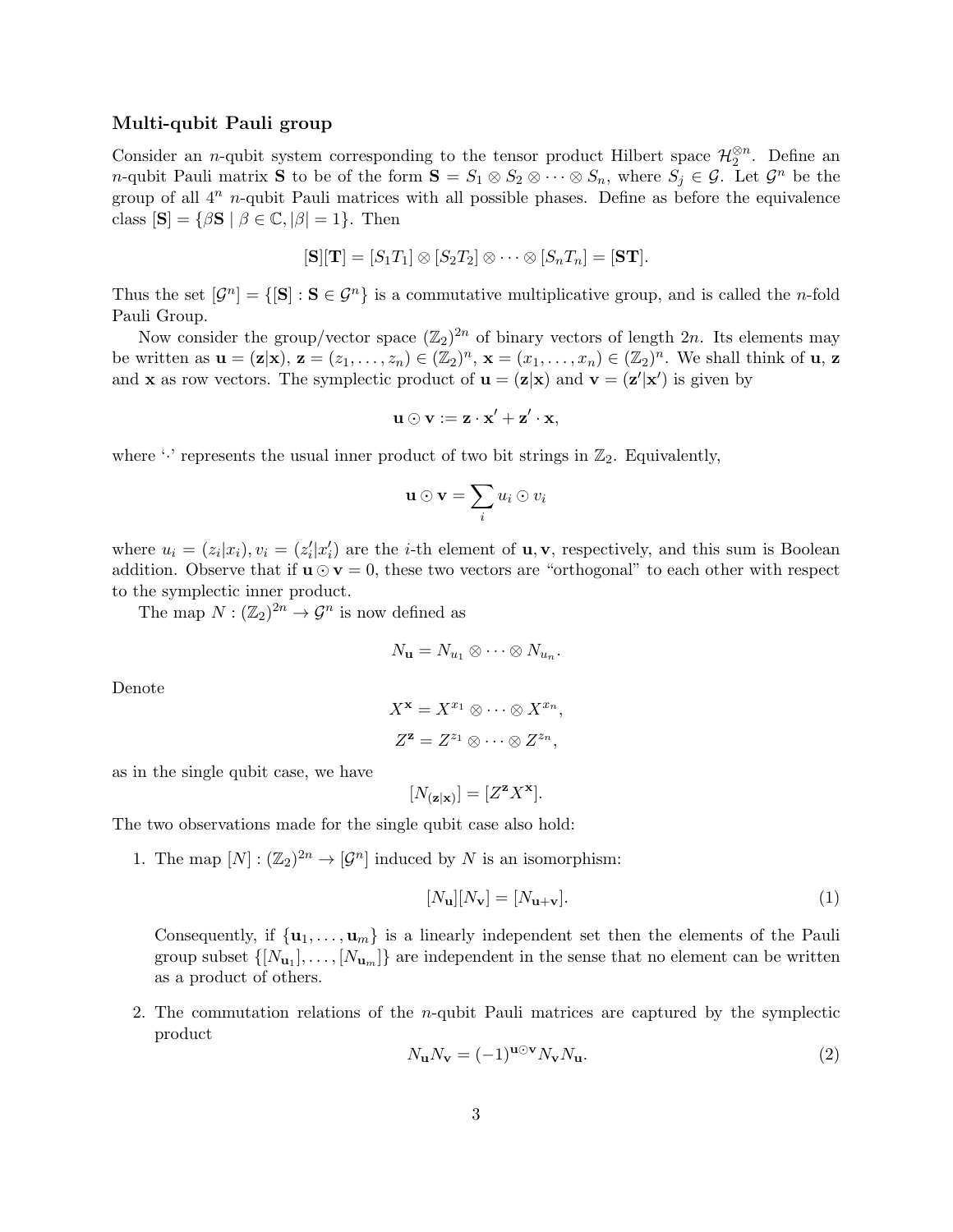We define the *weight* of a Pauli operator  $N_{\mathbf{u}}$ , wt $(N_{\mathbf{u}})$ , to be the number of single-qubit Pauli matrices in  $N_{\mathbf{u}}$  not equal to the identity I. Define the *weight* of a vector  $\mathbf{u} = (\mathbf{z}|\mathbf{x}) \in (\mathbb{Z}_2)^{2n}$  by  $wt_{sp}(u) = wt_2(z \vee x)$ . Here  $\vee$  denotes the bitwise logical "or", and  $wt_2(y)$  is the number of non-zero bits in  $y \in (\mathbb{Z}_2)^n$ . It is easy to verify that

$$
\text{wt}(N_{\mathbf{u}}) = \text{wt}_{\text{sp}}(\mathbf{u}).
$$

#### Structures of the symplectic subspaces

A subspace V of  $(\mathbb{Z}_2)^{2n}$  is called *symplectic* [\[3\]](#page-15-0) if there is no  $\mathbf{v} \in V$  such that

<span id="page-3-1"></span>
$$
\mathbf{v} \odot \mathbf{u} = 0, \ \forall \mathbf{u} \in V. \tag{3}
$$

 $(\mathbb{Z}_2)^{2n}$  is itself a symplectic subspace. Consider the standard basis for  $(\mathbb{Z}_2)^{2n}$ , consisting of  $\mathbf{g}_i =$  $(e_i|\mathbf{0})$  and  $\mathbf{h}_i = (\mathbf{0}|e_i)$  for  $i = 1, \ldots, n$ , where  $\{e_i\}$  are the standard basis vectors of  $(\mathbb{Z}_2)^n$  and **0** is a vector of zeros. Observe that

$$
\mathbf{g}_i \odot \mathbf{g}_j = 0, \quad \text{for all } i, j \tag{4}
$$

$$
\mathbf{h}_i \odot \mathbf{h}_j = 0, \quad \text{for all } i, j \tag{5}
$$

$$
\mathbf{g}_i \odot \mathbf{h}_j = 0, \quad \text{for all } i \neq j \tag{6}
$$

$$
\mathbf{g}_i \odot \mathbf{h}_i = 1, \quad \text{for all } i. \tag{7}
$$

Thus, the basis vectors come in *n hyperbolic pairs*  $(g_i, h_i)$  such that only the symplectic product between hyperbolic partners is nonzero. The matrix  $J = [\mathbf{g}_i \odot \mathbf{h}_j]$  defining the symplectic product with respect to this basis is given by

<span id="page-3-0"></span>
$$
J = \begin{pmatrix} 0_{n \times n} & I_{n \times n} \\ I_{n \times n} & 0_{n \times n} \end{pmatrix},
$$
 (8)

where  $I_{n\times n}$  and  $0_{n\times n}$  are the  $n \times n$  identity and zero matrices, respectively. A basis for  $(\mathbb{Z}_2)^{2n}$ whose symplectic product matrix  $J$  is given by  $(8)$  is called a *symplectic basis*. In the Pauli picture, the hyperbolic pairs  $(g_i, h_i)$  correspond to  $(Z^{e_i}, X^{e_i})$ , and are sometimes expressed as  $(Z_i, X_i)$ , the anticommuting  $Z$  and  $X$  Pauli matrices acting on the  $i$ -th qubit.

In contrast, a subspace V of  $(\mathbb{Z}_2)^{2n}$  is called *isotropic* if [\(3\)](#page-3-1) holds for all  $\mathbf{v} \in V$ . The largest isotropic subspace of  $(\mathbb{Z}_2)^{2n}$  is *n*-dimensional. The span of the  $\mathbf{g}_i$ ,  $i=1,\ldots,n$ , is an example of a subspace saturating this bound.

A general subspace of  $(\mathbb{Z}_2)^{2n}$  is neither symplectic nor isotropic. The following theorem, stated in [\[3\]](#page-15-0) and rediscovered in Pauli language in [\[7\]](#page-15-1), says that an arbitrary subspace V can be decomposed as a direct sum of a symplectic part and an isotropic part. Here, we prove this theorem constructively, using a version of the Gram-Schmidt procedure.

<span id="page-3-2"></span>**Theorem 1.** Let V be an m-dimensional subspace of  $(\mathbb{Z}_2)^{2n}$ . Then there exists a symplectic basis of  $(\mathbb{Z}_2)^{2n}$  consisting of hyperbolic pairs  $(\mathbf{u}_i, \mathbf{v}_i)$ ,  $i = 1, \ldots, n$ , such that  $\{\mathbf{u}_1, \ldots, \mathbf{u}_{c+\ell}, \mathbf{v}_1, \ldots, \mathbf{v}_c\}$  is a basis for V, for some  $c, \ell \geq 0$  with  $2c + \ell = m$ .

Equivalently,

$$
V = \text{symp}(V) \oplus \text{iso}(V)
$$

where  $\text{symp}(V) = \text{span}\{\mathbf{u}_1, \dots, \mathbf{u}_c, \mathbf{v}_1, \dots, \mathbf{v}_c\}$  is symplectic and  $\text{iso}(V) = \text{span}\{\mathbf{u}_{c+1}, \dots, \mathbf{u}_{c+\ell}\}$  is isotropic.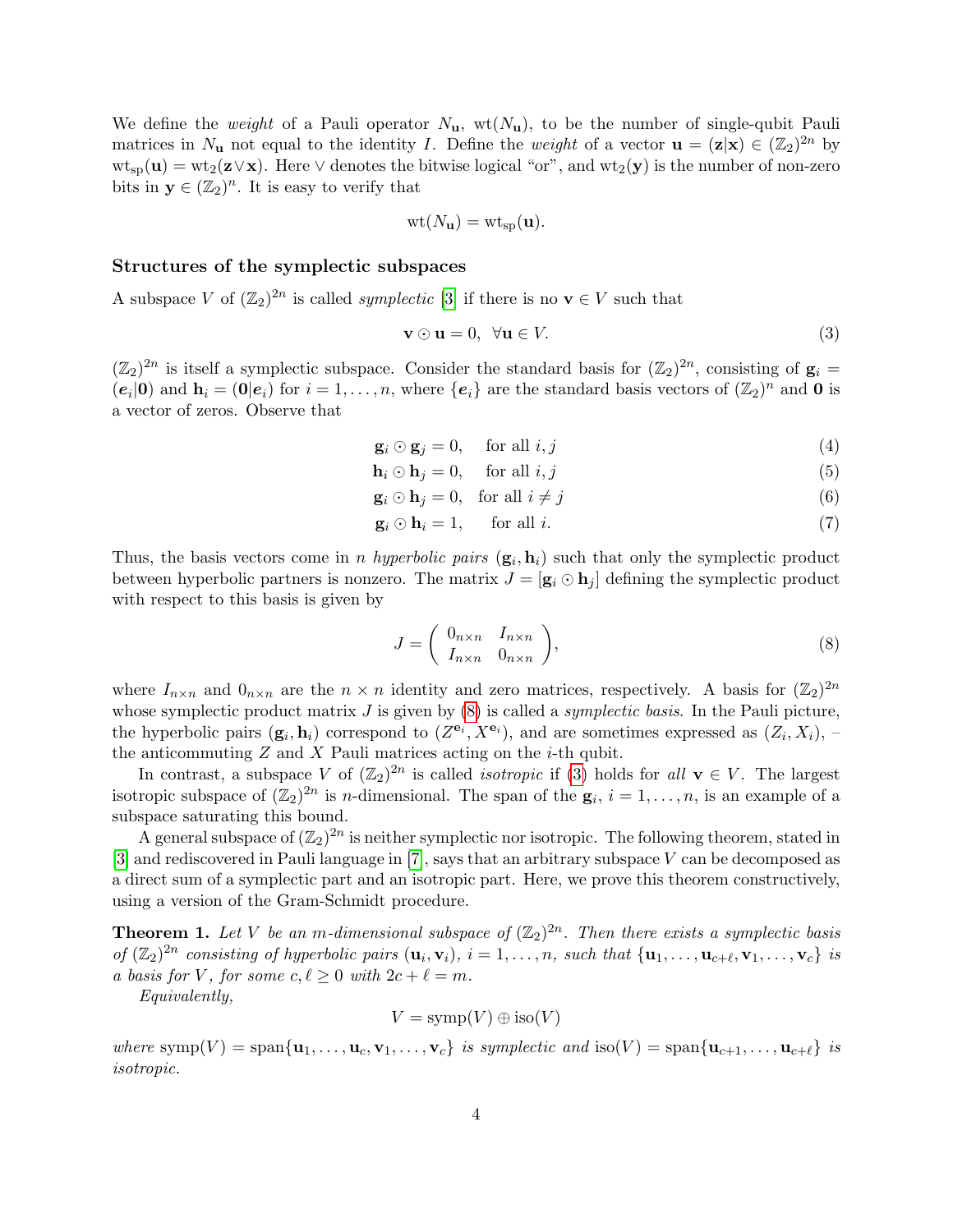*Proof.* Pick an arbitrary basis  $\{w_1, \ldots, w_m\}$  for V and extend it to a basis  $\{w_1, \ldots, w_{2n}\}$  for  $(\mathbb{Z}_2)^{2n}$ . The procedure consists of n rounds. In each round a new hyperbolic pair  $(\mathbf{u}_i, \mathbf{v}_i)$  is generated; the index i is added to the set U (respectively, V) if  $\mathbf{u}_i \in V$  ( $\mathbf{v}_i \in V$ ).

Initially set  $i = 1$ ,  $m' = m$ , and  $\mathcal{U} = \mathcal{V} = \emptyset$ . The *i*th round reads as follows.

- 1. We start with vectors  $\mathbf{w}_1, \ldots, \mathbf{w}_{2(n-i+1)}$ , and  $\mathbf{u}_1, \ldots, \mathbf{u}_{i-1}, \mathbf{v}_1, \ldots, \mathbf{v}_{i-1}$ , such that
	- (a)  $\mathbf{w}_1, \ldots, \mathbf{w}_{2(n-i+1)}, \mathbf{u}_1, \ldots, \mathbf{u}_{i-1}, \mathbf{v}_1, \ldots, \mathbf{v}_{i-1}$  is a basis for  $(\mathbb{Z}_2)^{2n}$ ,
	- (b) each of  $\mathbf{u}_1, \ldots, \mathbf{u}_{i-1}, \mathbf{v}_1, \ldots, \mathbf{v}_{i-1}$  has vanishing symplectic product with each of  $\mathbf{w}_1, \ldots, \mathbf{w}_{2(n-i+1)}$ ,
	- (c)  $V = \text{span}\{\mathbf{w}_j : 1 \le j \le m'\} \oplus \text{span}\{\mathbf{u}_j : j \in \mathcal{U}\} \oplus \text{span}\{\mathbf{v}_j : j \in \mathcal{V}\}.$

These conditions are satisfied for  $i = 1$  where we begin with vectors  $\mathbf{w}_1, \ldots, \mathbf{w}_{2n}$ . In this case, we implicitly assume that  $(\mathbf{u}_0, \mathbf{v}_0)$  is the empty set.

2. Define  $\mathbf{u}_i = \mathbf{w}_1$ . If  $m' \geq 1$  then and add i to U. Let  $j \geq 2$  be the smallest index for which  $\mathbf{w}_1 \odot \mathbf{w}_j = 1$ . Such a j exists because of (a), (b) and the fact that there exists a  $\mathbf{w} \in (\mathbb{Z}_2)^{2n}$ such that  $\mathbf{u}_i \odot \mathbf{w} = 1$ .

Set 
$$
\mathbf{v}_i = \mathbf{w}_j
$$

3. If  $j \leq m'$ :

This means that there is a hyperbolic partner of  $\mathbf{u}_i$  in V. Add i to V; swap  $\mathbf{w}_j$  with  $\mathbf{w}_2$ ; for  $k = 3, \ldots, 2(n - i + 1)$  perform

$$
\mathbf{w}'_{k-2} := \mathbf{w}_k - (\mathbf{v}_i \odot \mathbf{w}_k) \mathbf{u}_i - (\mathbf{u}_i \odot \mathbf{w}_k) \mathbf{v}_i,
$$

so that

<span id="page-4-0"></span>
$$
\mathbf{w}'_{k-2} \odot \mathbf{u}_i = \mathbf{w}'_{k-2} \odot \mathbf{v}_i = 0; \tag{9}
$$

set  $m' := m' - 2$ .

If  $j > m'$ :

This means that there is no hyperbolic partner of  $\mathbf{u}_i$  in V. Swap  $\mathbf{w}_j$  with  $\mathbf{w}_{2(n-i+1)}$ ; for  $k = 2, \ldots, 2(n - i) + 1$  perform

$$
\mathbf{w}'_{k-1}:=\mathbf{w}_k-(\mathbf{v}_i\odot\mathbf{w}_k)\mathbf{u}_i-(\mathbf{u}_i\odot\mathbf{w}_k)\mathbf{v}_i,
$$

so that

<span id="page-4-1"></span>
$$
\mathbf{w}'_{k-1} \odot \mathbf{u}_i = \mathbf{w}'_{k-1} \odot \mathbf{v}_i = 0; \tag{10}
$$

if  $m' \geq 1$  then set  $m' := m' - 1$ .

4. Let  $\mathbf{w}_k := \mathbf{w}'_k$  for  $1 \leq k \leq 2(n - i)$ . We need to show that the conditions from item 1 are satisfied for the next round  $(i := i + 1)$ . Condition (a) holds because  $\{u_i, v_i, w'_1, \ldots w'_{2(n-i)}\}$ are related to the old  $\{w_1, \ldots w_{2(n-i+1)}\}$  by an invertible linear transformation. Condition (b) follows from [\(9\)](#page-4-0) and [\(10\)](#page-4-1). Regarding condition (c), if  $m' = 0$  then it holds because U and  $V$  did not change from the previous round. Otherwise, consider the two cases in item 3. If  $j \leq m'$  then  $\{u_i, v_i, w_1', \ldots w_{m'-2}'\}$  are related to the old  $\{w_1, \ldots w_{m'}\}$  by an invertible linear transformation. If  $j > m'$  then  $\{\mathbf{u}_i, \mathbf{w}'_1, \dots, \mathbf{w}'_{m'-1}\}$  are related to the old  $\{\mathbf{w}_1, \dots, \mathbf{w}_{m'}\}$  by an invertible linear transformation (the  $(\mathbf{u}_i \odot \mathbf{w}_k) \mathbf{v}_i$  terms vanish for  $1 \leq k \leq m'$  because there is no hyperbolic partner of  $\mathbf{u}_i$  in  $V$ ).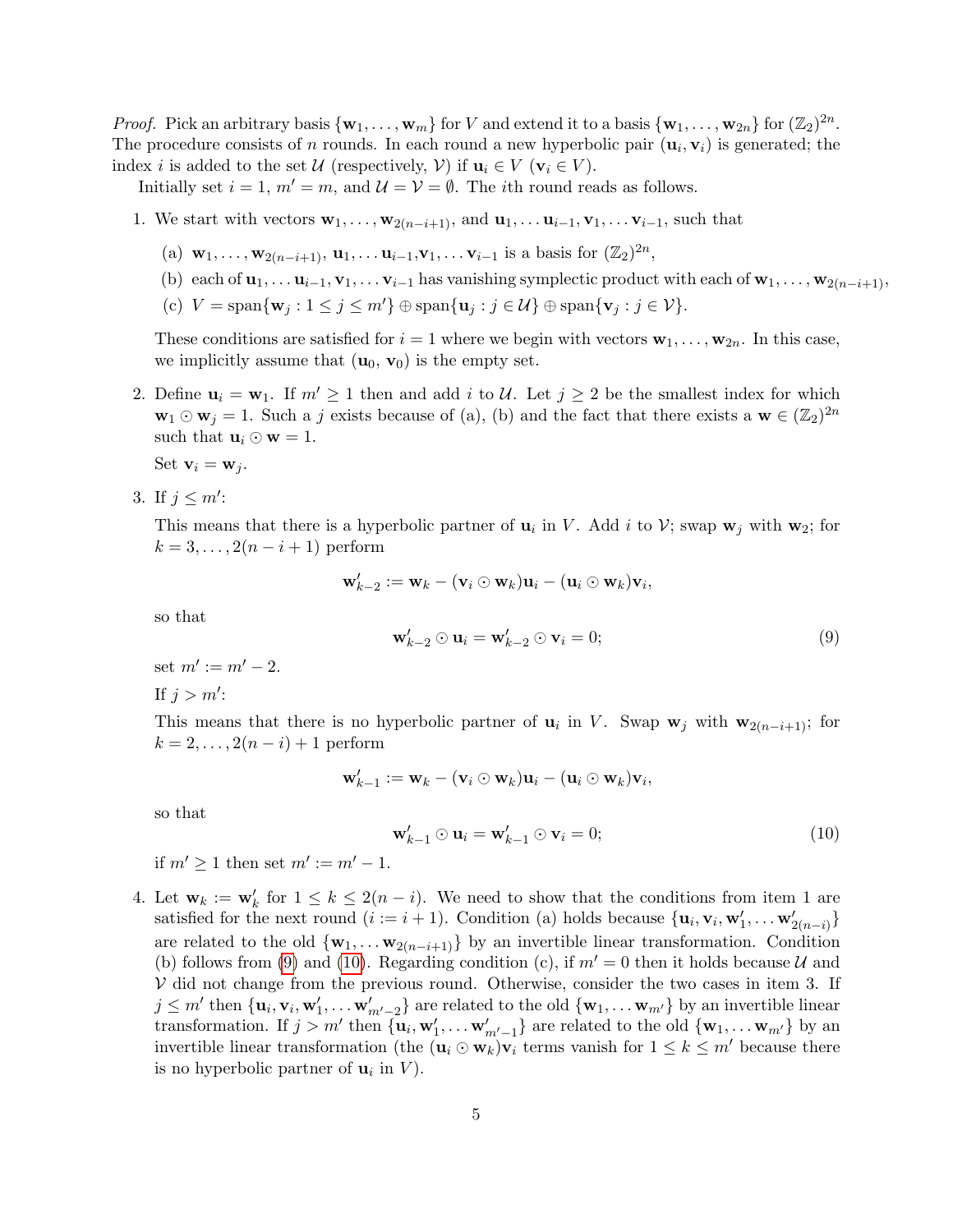At the end of the *i*th round,  $0 \leq m' \leq 2(n - i)$ . Thus  $m' = 0$  after *n* rounds and hence  $V =$ span $\{u_j : j \in \mathcal{U}\}\oplus \text{span}\{v_j : j \in \mathcal{V}\}\$ . The theorem follows by suitably reordering the  $(u_j, v_j)$ .

 $\Box$ 

**Remark** It is readily seen that the space iso(V) is unique, given V. In contrast, symp(V) is not. For instance, replacing  $\mathbf{v}_1$  by  $\mathbf{v}'_1 = \mathbf{v}_1 + \mathbf{u}_{c+1}$  in the above definition of symp(V) does not change its symplectic property.

A symplectomorphism  $\Upsilon : (\mathbb{Z}_2)^{2n} \to (\mathbb{Z}_2)^{2n}$  is a linear isomorphism which preserves the symplectic form, namely

$$
\Upsilon(\mathbf{u}) \odot \Upsilon(\mathbf{v}) = \mathbf{u} \odot \mathbf{v}.\tag{11}
$$

The following theorem relates symplectomorphisms on  $(\mathbb{Z}_2)^{2n}$  to unitary maps on  $\mathcal{H}_2^{\otimes n}$ . It appears, for instance, in [\[2\]](#page-15-2). For completeness, we give an independent proof here.

<span id="page-5-1"></span>**Theorem 2.** For any symplectomorphism  $\Upsilon$  on  $(\mathbb{Z}_2)^{2n}$  there exists a unitary map  $U_{\Upsilon}$  on  $\mathcal{H}_2^{\otimes n}$  such that for all  $\mathbf{u} \in (\mathbb{Z}_2)^{2n}$ ,

$$
[N_{\Upsilon(\mathbf{u})}] = [U_{\Upsilon} N_{\mathbf{u}} U_{\Upsilon}^{-1}].
$$

**Remark.** The unitary map  $U_{\Upsilon}$  may be viewed as a map on  $[\mathcal{G}_n]$  given by  $[\mathbf{S}] \mapsto [U_{\Upsilon} \mathbf{S} U_{\Upsilon}^{-1}]$  $\lbrack \frac{\cdot ^{-1}}{\Upsilon} \rbrack$ . The theorem says that the following diagram commutes

$$
(\mathbb{Z}_2)^{2n} \xrightarrow{\ \ \ \Upsilon \ \ } (\mathbb{Z}_2)^{2n}
$$

$$
[N] \downarrow \qquad \qquad [\mathbb{N}]
$$

$$
[\mathcal{G}_n] \xrightarrow{\ \ \ U_{\Upsilon} \ \ } [\mathcal{G}_n]
$$

**Corollary 3.** Let V be an arbitrary subgroup of  $\mathcal{G}_n$  with size  $2^m$ . Then there exists a set of generators  $\{\bar{Z}_1,\cdots,\bar{Z}_{p+q},\bar{X}_{p+1},\cdots,\bar{X}_{p+q}\}$  that generates V such that the  $\bar{Z}$ 's and  $\bar{X}$ 's obey the same commutation relations as in [\(12\)](#page-5-0), for some  $p, q \ge 0$  and  $p + 2q = m$ .

$$
[\bar{Z}_i, \bar{Z}_j] = 0 \quad \forall i, j
$$
  
\n
$$
[\bar{X}_i, \bar{X}_j] = 0 \quad \forall i, j
$$
  
\n
$$
[\bar{X}_i, \bar{Z}_j] = 0 \quad \forall i \neq j
$$
  
\n
$$
\{\bar{X}_i, \bar{Z}_i\} = 0 \quad \forall i.
$$
\n(12)

<span id="page-5-0"></span>Proof. Though the proof can be found in [\[7\]](#page-15-1); however, a new proof can be easily obtained by combining Theorem [1](#page-3-2) and the isomorphic map  $[N] : (\mathbb{Z}_2)^{2n} \to [\mathcal{G}_n]$ .  $\Box$ 

#### Symplectic codes

An [n, k] symplectic code  $C_{sp}$  defined by an  $(n - k) \times 2n$  parity check matrix  $H_{sp}$  is given by

$$
C_{\rm sp} = \text{rowspace}(H_{\rm sp})^{\perp}
$$

where

$$
V^{\perp} = \{ \mathbf{w} : \mathbf{w} \odot \mathbf{u} = 0, \ \forall \mathbf{u} \in V \}.
$$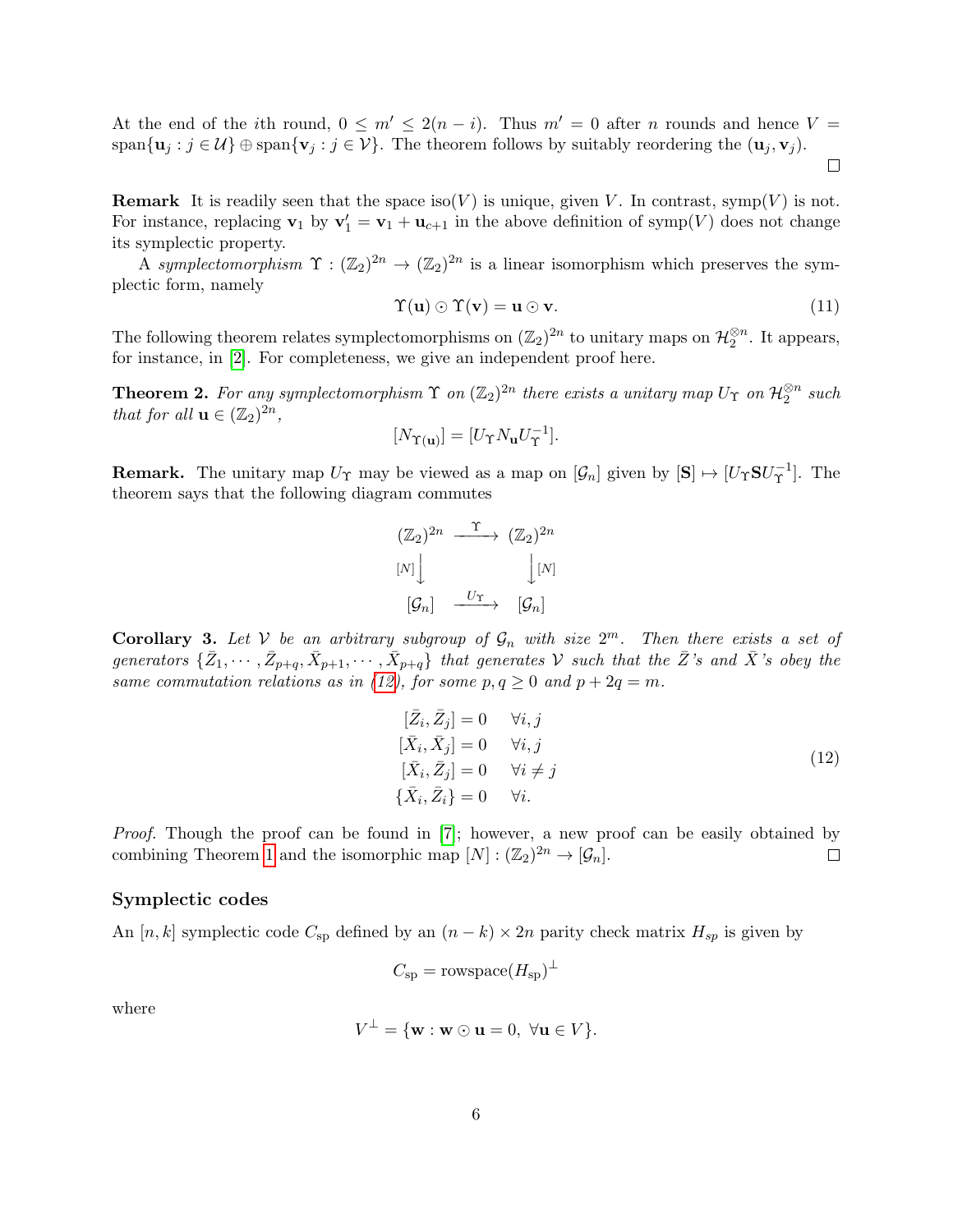The subscript sp emphasizes that the code is defined with respect to the symplectic product. Note that  $(V^{\perp})^{\perp} = V$ . We say that  $C_{\text{sp}}$  is *dual-containing* if

$$
(C_{\rm sp})^{\perp} = \text{rowspace}(H_{\rm sp}) \subset C_{\rm sp};\tag{13}
$$

this is true if  $H_{sp}$  is self-orthogonal under the symplectic product. For simplicity, the term "selforthogonal code" is often referred to a code with a self-orthogonal parity-check matrix.

The notion of *distance* provides a convenient way to characterize the error-correcting properties of a code. An  $[n, k]$  symplectic code  $C_{sp}$  with a parity check matrix  $H_{sp}$  is said to have distance d if for each nonzero **u** of weight  $\langle d, \mathbf{u} \notin C_{\text{sp}}$ , or equivalently,  $H_{\text{sp}} \odot \mathbf{u} \neq \mathbf{0}$ .

### Encoding classical information into quantum states

In this section we review two schemes for sending classical information over quantum channels: elementary coding and superdense coding. These will be used later in the context of quantum error correction to convey information to the decoder about which error happened.

#### Elementary coding

In the first scheme, Alice and Bob are connected by a perfect qubit channel. Alice can send an arbitrary bit  $a \in \mathbb{Z}_2$  over the qubit channel in the following way:

- Alice locally prepares a state  $|0\rangle$  in  $\mathcal{H}_2$ . This state is the +1 eigenstate of the Z operator. Based on her message a, she performs the encoding operation  $X^a$ , producing the state  $|a\rangle =$  $X^a|0\rangle.$
- Alice sends the encoded state to Bob through the qubit channel.
- Bob decodes by performing the von Neumann measurement in the  $\{|0\rangle, |1\rangle\}$  basis. As this is the unique eigenbasis of the Z operator, this is equivalently called "measuring the Z observable".

We call this protocol "elementary coding" and write it symbolically as a resource inequality [\[4,](#page-15-3)5] <sup>[3](#page-6-0)</sup>

$$
[q \to q] \ge [c \to c].
$$

Here  $[q \rightarrow q]$  represents a perfect qubit channel and  $[c \rightarrow c]$  represents a perfect classical bit channel. The inequality  $\geq$  signifies that the resource on the left hand side can be used in a protocol to simulate the resource on the right hand side.

Elementary coding immediately extends to m qubits. Alice prepares the simultaneous  $+1$ eigenstate of the  $Z^{e_1}, \ldots, Z^{e_m}$  operators  $|0\rangle$ , and encodes the message  $a \in (\mathbb{Z}_2)^m$  by applying  $X^{\mathbf{a}}$ , producing the encoded state  $|\mathbf{a}\rangle = X^{\mathbf{a}}|0\rangle$ . Bob decodes by simultaneously measuring the  $Z^{e_1}, \ldots, Z^{e_m}$  observables. We could symbolically represent this protocol by

$$
m [q \to q] \ge m [c \to c].
$$

<span id="page-6-0"></span><sup>&</sup>lt;sup>3</sup>In [\[4\]](#page-15-3) resource inequalities were used in the asymptotic sense. Here they refer to finite protocols, and are thus slightly abusing their original intent.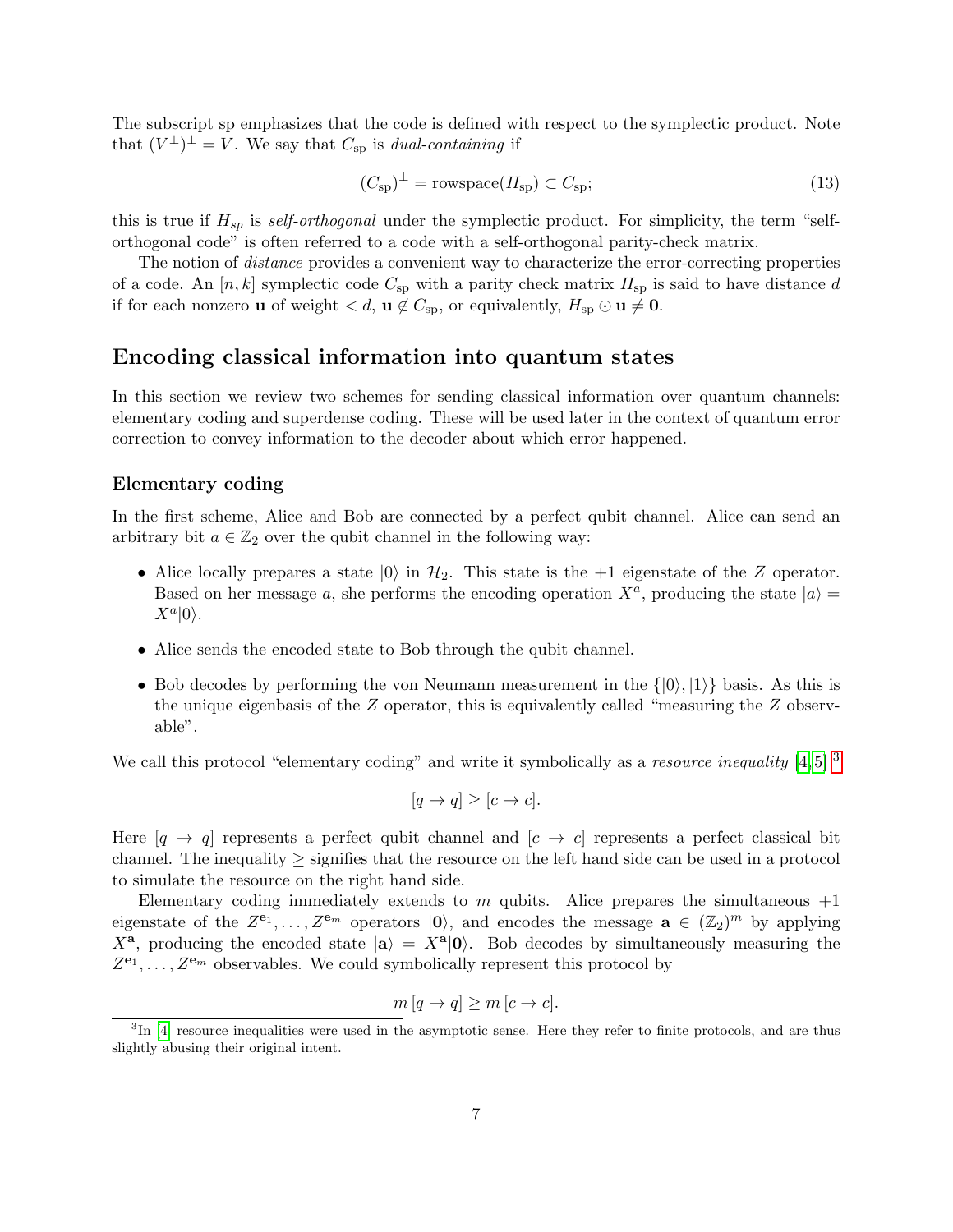### Superdense coding

In the second scheme, Alice and Bob share the ebit state

<span id="page-7-0"></span>
$$
|\Phi\rangle = \frac{1}{\sqrt{2}}(|0\rangle \otimes |0\rangle + |1\rangle \otimes |1\rangle)
$$
 (14)

in addition to being connected by the qubit channel. In [\(14\)](#page-7-0) Alice's state is to the left and Bob's is to the right of the ⊗ symbol.

The state  $|\Phi\rangle$  is the simultaneous  $(+1, +1)$  eigenstate of the commuting operators  $Z \otimes Z$  and  $X \otimes X$ . Again, the operator to the left of the ⊗ symbol acts on Alice's system and the operator to the right of the ⊗ symbol acts on Bob's system. Alice can send a two-bit message  $(a_1, a_2) \in (\mathbb{Z}_2)^2$ to Bob using "superdense coding" [\[1\]](#page-15-5):

- Based on her message  $(a_1, a_2)$ , Alice performs the encoding operation  $Z^{a_1}X^{a_2}$  on her part of the state  $|\Phi\rangle$ , producing the state  $|a_1, a_2\rangle = (Z^{a_1}X^{a_2} \otimes I^B)|\Phi\rangle$ .
- Alice sends her part of the encoded state to Bob through the perfect qubit channel.
- Bob decodes by performing the von Neumann measurement in the  $\{(Z^{a_1}X^{a_2} \otimes I)|\Phi\rangle :$  $(a_1, a_2) \in (\mathbb{Z}_2)^2$  basis, i.e., by simultaneously measuring the  $Z \otimes Z$  and  $X \otimes X$  observables.

The protocol is represented by the resource inequality

$$
[q \to q] + [q \, q] \ge 2 \left[ c \to c \right],\tag{15}
$$

where  $[q q]$  now represents the shared ebit. It can also be extended to m copies. Alice and Bob share the state  $|\Phi\rangle^{\otimes m}$  which is the simultaneous +1 eigenstate of the  $Z^{\mathbf{e}_1} \otimes Z^{\mathbf{e}_1}, \ldots, Z^{\mathbf{e}_m} \otimes Z^{\mathbf{e}_m}$  and  $X^{\mathbf{e}_1} \otimes Z^{\mathbf{e}_m}$  $X^{\mathbf{e}_1}, \ldots, X^{\mathbf{e}_m} \otimes X^{\mathbf{e}_m}$  operators. Alice encodes the message  $(\mathbf{a}_1, \mathbf{a}_2) \in (\mathbb{Z}_2)^{2m}$  by applying  $Z^{\mathbf{a}_1} X^{\mathbf{a}_2}$ , producing the encoded state  $|a_1, a_2\rangle = (Z^{a_1}X^{a_2} \otimes I)|\Phi\rangle$ . Bob decodes by simultaneously measuring the  $Z^{e_1} \otimes Z^{e_1}, \ldots, Z^{e_m} \otimes Z^{e_m}$  and  $X^{e_1} \otimes X^{e_1}, \ldots, X^{e_m} \otimes X^{e_m}$  observables. The corresponding resource inequality is

$$
m [q \to q] + m [q q] \geq 2m [c \to c].
$$

Superdense coding provides the simplest illustration of how entanglement can increase the power of information processing.

# Discretization of errors

It is well known that for standard quantum error correction (i.e., that unassisted by entanglement) it suffices to consider errors from the Pauli group (see e.g. [\[8\]](#page-16-0).) We will review this result here.

Denote by  $\mathcal L$  the space of linear operators defined on the qubit Hilbert space  $\mathcal H_2$ . In general, a noisy channel is defined by a completely positive, trace preserving (CPTP) map  $\mathcal{N}: \mathcal{L}^{\otimes n} \to \mathcal{L}^{\otimes n}$ taking n-qubit density operators on Alice's system to density operators on Bob's system. We will often encounter isometric operators  $U: \mathcal{H}_2^{\otimes n_1} \to \mathcal{H}_2^{\otimes n_2}$ . The corresponding superoperator, or CPTP map, is marked by a hat  $\hat{U} : \mathcal{L}^{\otimes n_1} \to \mathcal{L}^{\otimes n_2}$  and defined by

$$
\hat{U}(\rho) = U\rho U^{\dagger}.
$$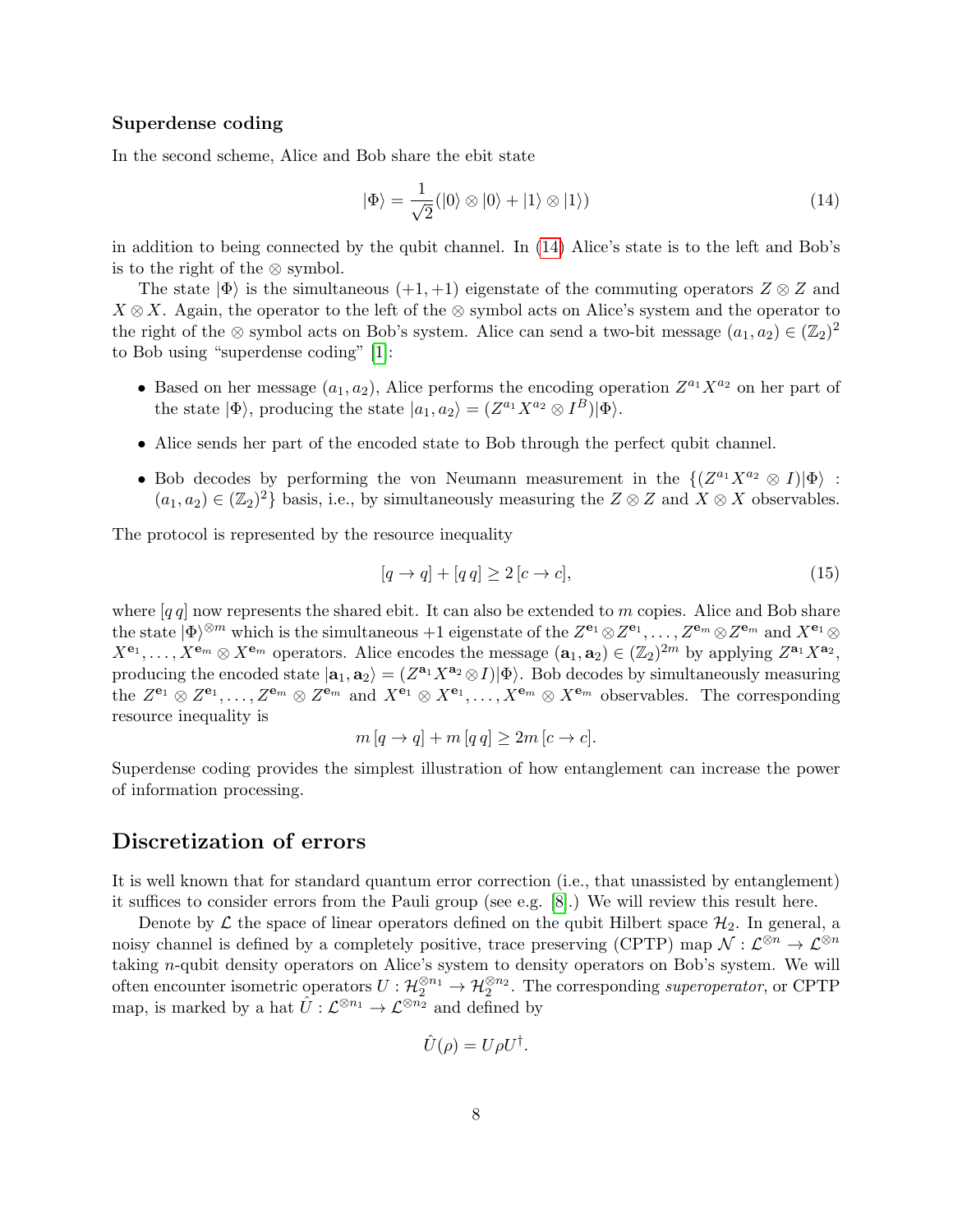Observe that  $\hat{U}$  is independent of any phases factors multiplying U. Thus, for a Pauli operator  $N_{\mathbf{u}}$ ,  $\hat{N}_{\mathbf{u}}$  only depends on the equivalence class  $[N_{\mathbf{u}}]$ .

Our communication scenario involves two spatially separated parties, Alice and Bob, connected by a noise channel N. Alice wishes to send k qubits perfectly to Bob through N. An  $[[n, k]]$  QECC consists of

- An encoding isometry  $\mathcal{E} = \hat{U}_{\text{enc}} : \mathcal{L}^{\otimes k} \to \mathcal{L}^{\otimes n}$
- A decoding CPTP map  $\mathcal{D}: \mathcal{L}^{\otimes n} \to \mathcal{L}^{\otimes k}$

such that

$$
\mathcal{D} \circ \mathcal{N} \circ \hat{U}_{\text{enc}} = \mathrm{id}^{\otimes k},
$$

where id :  $\mathcal{L} \to \mathcal{L}$  is the identity map on a single qubit.

To make contact with classical error correction it is necessary to discretize the errors introduced by N. This is done in two steps. First, the CPTP map  $\mathcal N$  may be (non-uniquely) written in terms of its Kraus representation

$$
\mathcal{N}(\rho) = \sum_i A_i \rho A_i^{\dagger}.
$$

Second, each  $A_i$  may be expanded in the Pauli operators

$$
A_i = \sum_{\mathbf{u} \in (\mathbb{Z}_2)^{2n}} \alpha_{i,\mathbf{u}} N_{\mathbf{u}}.
$$

Define the support of N by  $\text{supp}(\mathcal{N}) = {\mathbf{u} \in (\mathbb{Z}_2)^{2n} : \exists i, \alpha_{i,\mathbf{u}} \neq 0}.$  The following theorem allows us to replace the continuous map  $\mathcal N$  by the error set  $S = \text{supp}(\mathcal N)$ .

Theorem 4. If  $\mathcal{D} \circ \hat{N}_{\mathbf{u}} \circ \hat{U}_{\text{enc}} = \mathrm{id}^{\otimes k}$  for all  $\mathbf{u} \in \text{supp}(\mathcal{N})$ , then  $\mathcal{D} \circ \mathcal{N} \circ \hat{U}_{\text{enc}} = \mathrm{id}^{\otimes k}$ .

*Proof.* We may extend the map  $D$  to its Stinespring dilation – an isometric map  $\hat{U}_{\text{dec}}$  with a larger target Hilbert space  $\mathcal{L}^{\otimes n} \otimes \mathcal{L}'$ , such that

$$
\mathcal{D}(\rho) = \text{Tr}_{\mathcal{L}'} \, \hat{U}_{\text{dec}}(\rho).
$$

If for all  $\mathbf{u} \in \text{supp}(\mathcal{N})$  and all pure states  $|\psi\rangle$  in  $\mathcal{H}_2^{\otimes k}$ , the following equation holds

$$
U_{\text{dec}}N_{\mathbf{u}}U_{\text{enc}}|\psi\rangle=|\psi\rangle\otimes|\mathbf{u}\rangle
$$

for some pure state  $|u\rangle\langle u|$  on  $\mathcal{L}'$ , then by linearity, we have

$$
U_{\text{dec}}A_iU_{\text{enc}}|\psi\rangle = |\psi\rangle \otimes |i\rangle,
$$

with the unnormalized state  $|i\rangle = \sum_{\mathbf{u}} \alpha_{i,\mathbf{u}} |\mathbf{u}\rangle$ . Furthermore,

$$
(\hat{U}_{\text{dec}} \circ \mathcal{N} \circ \hat{U}_{\text{enc}})(|\psi\rangle\langle\psi|) = U_{\text{dec}} \left(\sum_{i} A_{i} U_{\text{enc}} |\psi\rangle\langle\psi| U_{\text{enc}}^{\dagger} A_{i}^{\dagger}\right) U_{\text{dec}}^{\dagger}
$$

$$
= |\psi\rangle\langle\psi| \otimes \sum_{i} |i\rangle\langle i|,
$$
(16)

where the second subsystem corresponds to  $\mathcal{L}'$ . Tracing out the latter gives

$$
(\mathcal{D} \circ \mathcal{N} \circ \hat{U}_{\text{enc}})(|\psi\rangle\!\langle\psi|) = |\psi\rangle\!\langle\psi|,
$$

concluding the proof.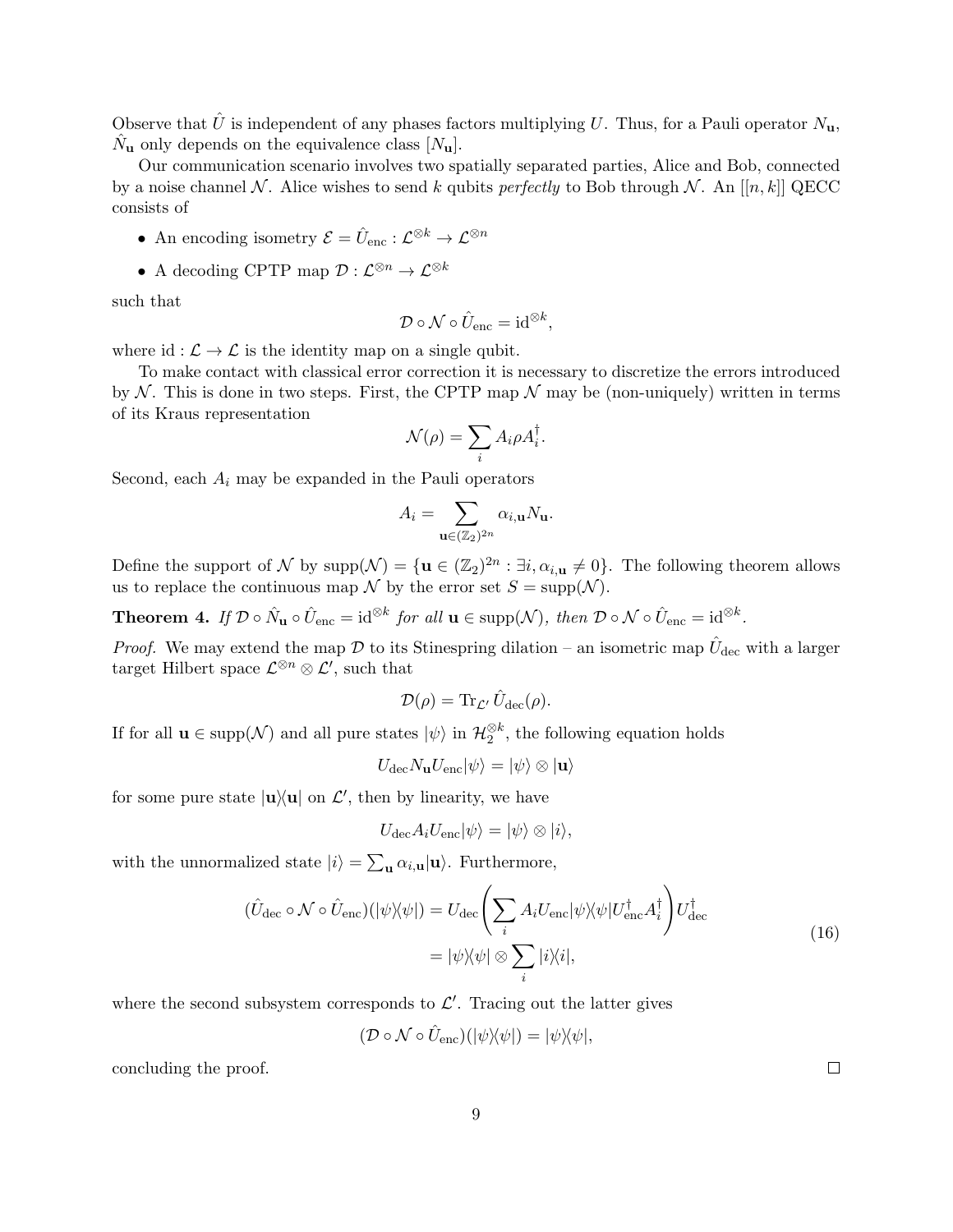<span id="page-9-1"></span>

Figure 1: A canonical quantum error-correcting code.

### Canonical codes

We first introduce the simplest form of standard quantum error-correcting codes (QECCs), the canonical codes. The canonical code  $\mathcal{C}_0$  is defined by the following trivial encoding operation

<span id="page-9-0"></span>
$$
U_0: |\varphi\rangle \mapsto |\mathbf{0}\rangle |\varphi\rangle. \tag{17}
$$

In other words, the register containing  $|0\rangle$  (of size  $s = n - k$  qubits) is appended to the registers containing  $|\varphi\rangle$  (of size k qubits). We call the encoded state in [\(17\)](#page-9-0) a *codeword* of  $C_0$ . We will denote  $\mathcal{E}_0\,=\,\hat{U}_0\,\equiv\,U_0(\cdot)U_0^\dagger$ <sup> $\bar{0}$ </sup>. What errors can this canonical code  $\mathcal{C}_0$  correct with such a simple-minded encoding?

**Proposition 5.** The encoding given by  $\mathcal{E}_0$  and a suitably-defined decoding map  $\mathcal{D}_0$  can correct the error set

$$
\mathbf{E}_0 = \{ X^{\mathbf{a}} Z^{\mathbf{b}} \otimes X^{\alpha(\mathbf{a})} Z^{\beta(\mathbf{a})} : \mathbf{a}, \mathbf{b} \in (\mathbb{Z}_2)^s \},\tag{18}
$$

for any fixed functions  $\alpha, \beta : (\mathbb{Z}_2)^s \to (\mathbb{Z}_2)^k$ .

*Proof.* The protocol is shown in Figure [1.](#page-9-1) After applying an error  $E \in \mathbf{E}_0$ , the channel output becomes (up to a phase factor):

$$
E(|0\rangle \otimes |\varphi\rangle) = (X^{\mathbf{a}}Z^{\mathbf{b}})|0\rangle \otimes (X^{\alpha(\mathbf{a})}Z^{\beta(\mathbf{a})})|\varphi\rangle = |\mathbf{a}\rangle \otimes |\varphi'\rangle \tag{19}
$$

where  $|\mathbf{a}\rangle = X^{\mathbf{a}}|0\rangle$ , and  $|\varphi'\rangle = (X^{\alpha(\mathbf{a})}Z^{\beta(\mathbf{a})})|\varphi\rangle$ .

As the vector  $(a, b)$  completely specifies the error operator E, it is called the *error syndrome*. However, in order to correct this error, only the *reduced syndrome*, **a**, matters. In effect, **a** has been encoded using elementary coding, and the receiver Bob can identify the reduced syndrome by simultaneously measuring the  $Z^{e_1}, \cdots, Z^{e_s}$  observables. He then performs  $X^{-\alpha(\mathbf{a})}Z^{-\beta(\mathbf{a})}$  on the remaining k-qubit system  $|\varphi'\rangle$ , returning it to the original state  $|\varphi\rangle$ .

Since the goal is the transmission of quantum information, no actual measurement is necessary. Instead, Bob can perform the CPTP decoding operation  $\mathcal{D}_0$  consisting of the controlled unitary

<span id="page-9-2"></span>
$$
U_{0,\text{dec}} = \sum_{\mathbf{a}} |\mathbf{a}\rangle \langle \mathbf{a} | \otimes X^{-\alpha(\mathbf{a})} Z^{-\beta(\mathbf{a})}, \tag{20}
$$

which is constructed based on the reduced syndrome, and is also known as *collective measurement*, followed by discarding the unwanted systems.  $\Box$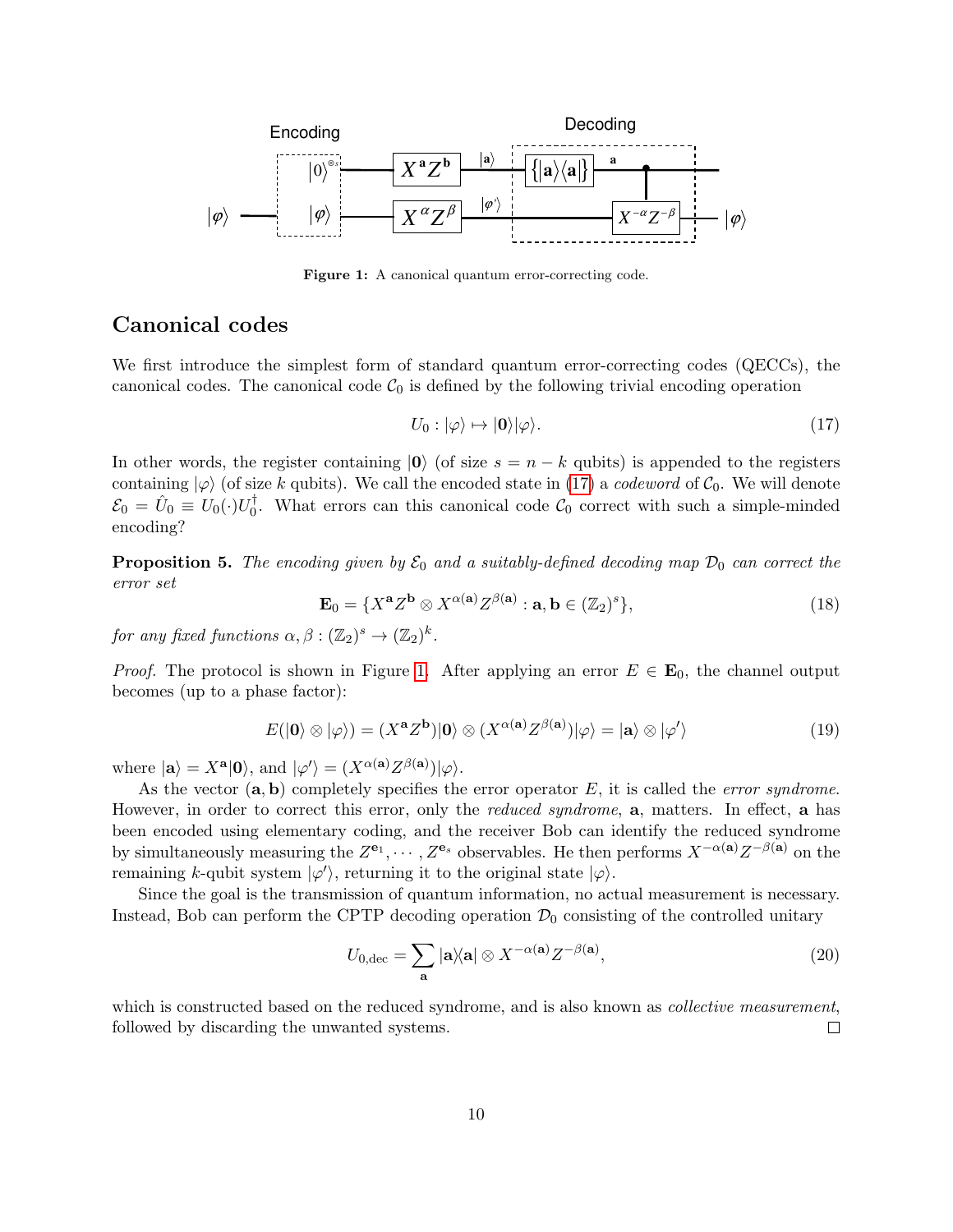We can rephrase the above error-correcting procedure in terms of the stabilizer formalism. Let  $S_0 = \langle Z_1, \cdots, Z_s \rangle$  be an Abelian group of size  $2^s$ . Group  $S_0$  is called the stabilizer for  $C_0$ , since every element of  $S_0$  fixes the codewords of  $C_0$ . Notice that we have used  $Z_i$  to represent  $Z^{e_i}$  here for simplicity.

<span id="page-10-1"></span>**Proposition 6.** The QECC  $C_0$  defined by  $S_0$  can correct an error set  $\mathbf{E}_0$  if for all  $E_1, E_2 \in \mathbf{E}_0$ ,  $E_2^{\dagger}E_1 \in \mathcal{S}_0 \bigcup (\mathcal{G}_n - \mathcal{Z}(\mathcal{S}_0)),$  where  $\mathcal{Z}(\mathcal{S})$  is the normalizer of group  $\mathcal{S}.$ 

*Proof.* Since the vector  $(a, b)$  completely specifies the error operator E, we consider the following two different cases:

- If two error operators  $E_1$  and  $E_2$  have the same reduced syndrome  $a$ , then the error operator  $E_2^{\dagger}E_1$  gives us the all-zero reduced syndrome. Therefore,  $E_2^{\dagger}E_1 \in \mathcal{S}_0$ . This error  $E_2^{\dagger}E_1$  has no effect on the codeword.
- If two error operators  $E_1$  and  $E_2$  have different reduced syndromes, and let **a** be the reduced syndrome of  $E_2^{\dagger}E_1$ , then  $E_2^{\dagger}E_1 \notin \mathcal{Z}(\mathcal{S}_0)$ . This error  $E_2^{\dagger}E_1$  can be corrected by the decoding operation given in [\(20\)](#page-9-2).

### The general case

We will need some lemmas to transform the canonical codes into practical/useful quantum codes.

The following lemma is a simply result from group theory, and a new proof can be obtained from Theorem [2](#page-5-1) and  $[N] : (\mathbb{Z}_2)^{2n} \to [\mathcal{G}_n]$ .

<span id="page-10-2"></span>**Lemma 7.** If there is a one-to-one map between  $V$  and  $S$  which preserves their commutation relations, which we denote  $\mathcal{V} \sim \mathcal{S}$ , then there exists a unitary U such that for each  $V_i \in \mathcal{V}$ , there is a corresponding  $S_i \in \mathcal{S}$  such that  $V_i = US_iU^{-1}$ , up to a phase which can differ for each generator.

<span id="page-10-0"></span>**Lemma 8.** Performing U followed by measuring the operator  $A$  is equivalent to measuring the operator  $U^{-1}$ **A**U followed by performing U.

*Proof.* Let  $\Pi_i$  be a projector onto the eigenspace corresponding to eigenvalue  $\lambda_i$  of **A**. Performing U followed by measuring the operator  $\bf{A}$  is equivalent to the instrument (generalized measurement) given by the set of operators  ${\{\Pi_i U\}}$ . The operator  $U^{-1} {\bf A} U$  has the same eigenvalues as  ${\bf A}$ , and the projector onto the eigenspace corresponding to eigenvalue  $\lambda_i$  is  $U^{-1} \Pi_i U$ . Measuring the operator  $U^{-1}$ **A**U followed by performing U is equivalent to the instrument  $\{U(U^{-1}\Pi_i U)\} = \{\Pi_i U\}.$  $\Box$ 

<span id="page-10-3"></span>**Lemma 9.** If  $C_0$  is a simultaneous eigenspace of Pauli operators from the set  $S'_0$ , then  $C = U^{-1}(C_0)$ is a simultaneous eigenspace of Pauli operators from the set  $S = \{U^{-1} A U : A \in S'_0\}.$ 

Proof. Observe that if

$$
\mathbf{A}|\psi\rangle = \alpha |\psi\rangle,
$$

then

$$
(U^{-1}\mathbf{A}U)U^{-1}|\psi\rangle = \alpha U^{-1}|\psi\rangle.
$$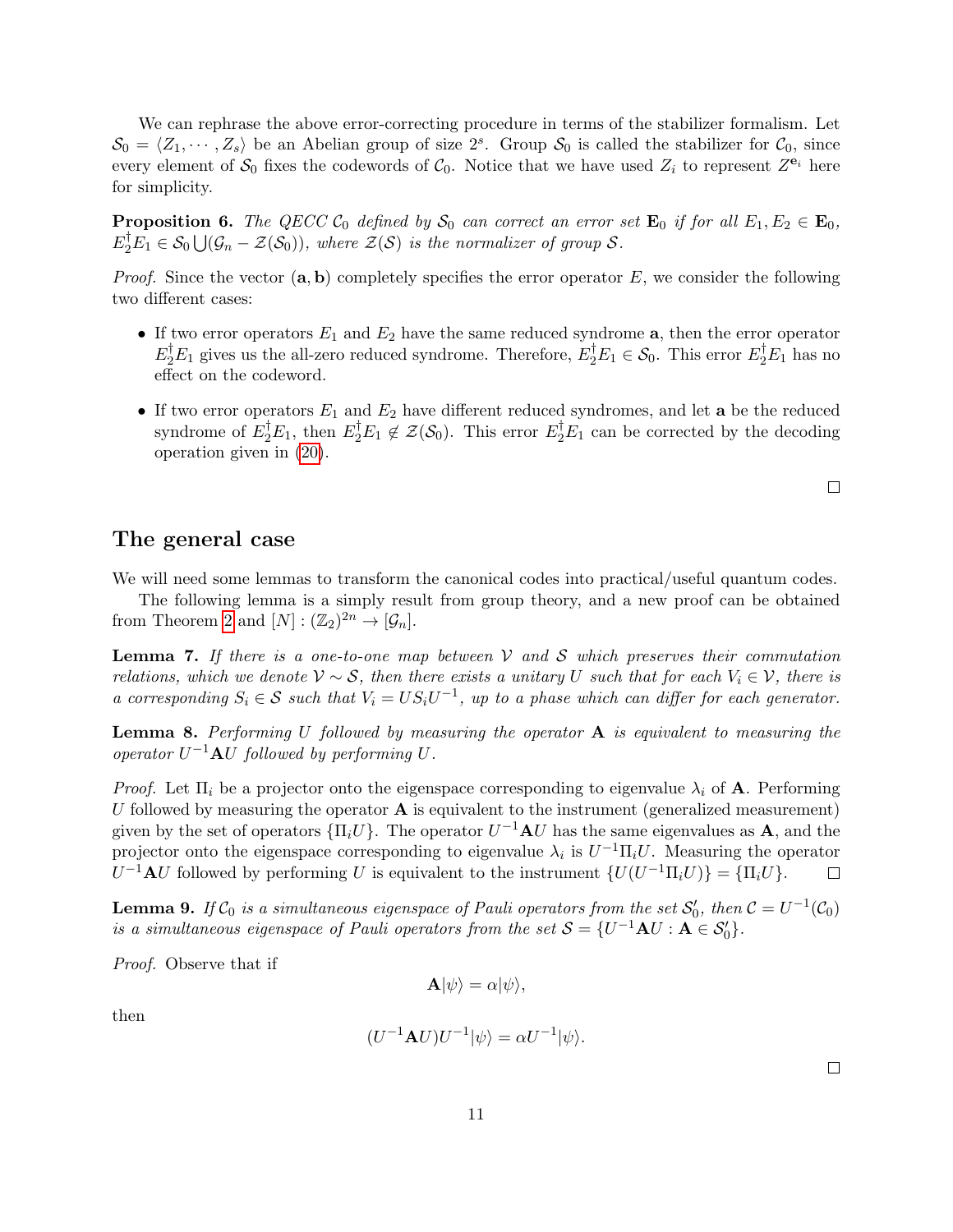<span id="page-11-0"></span>

Figure 2: A standard quantum error-correcting code.

<span id="page-11-1"></span>**Theorem 10.** Given an Abelian group  $S_I$  of size  $2^{n-k}$  that does not contain  $-I$ , there exists an  $[[n, k]]$  quantum error-correcting code C defined by the encoding and decoding pair  $(\mathcal{E}, \mathcal{D})$  with the following properties:

- 1. The code C can correct the error set **E** if for all  $E_1, E_2 \in \mathbf{E}, E_2^{\dagger} E_1 \in S_I \cup (G_n \mathcal{Z}(S_I)).$
- 2. The codespace C is a simultaneous eigenspace of the  $S_I$ .
- 3. To decode, the reduced error syndrome is obtained by simultaneously measuring the observables from  $S_I$ .

*Proof.* The protocol is shown in Figure [2.](#page-11-0) Since  $S_I$  has the same commutation relations with the stabilizer  $S_0$  of the canonical code  $C_0$  given in the previous section, by Lemma [8,](#page-10-0) there exists an unitary matrix U such that  $S_0 = US_I U^{-1}$ . Define  $\mathcal{E} = U^{-1} \circ \mathcal{E}_0$  and  $\mathcal{D} = \mathcal{D}_0 \circ U$ , where  $\mathcal{E}_0$  and  $\mathcal{D}_0$ are given in [\(17\)](#page-9-0) and [\(20\)](#page-9-2), respectively.

1. Let  $\mathbf{E}_0$  be the error set that can be corrected by  $\mathcal{C}_0$ . Then by Proposition [6,](#page-10-1)

$$
\mathcal{D}_0 \circ E_0 \circ \mathcal{E}_0 = \mathrm{id}^{\otimes k}
$$

for any  $E_0 \in \mathbf{E}_0$ . Let  $\mathbf{E} = \{U^{-1}E_0U : \forall E_0 \in \mathbf{E}_0\}$ . It follows that, for any  $E \in \mathbf{E}$ ,

$$
\mathcal{D}\circ E\circ \mathcal{E}=\mathrm{id}^{\otimes k}.
$$

Thus, the encoding and decoding pair  $(\mathcal{E}, \mathcal{D})$  corrects **E**. Following Proposition [7,](#page-10-2) the correctable error set **E** contains all  $E_1, E_2$  such that  $E_2^{\dagger} E_1 \in S_I \bigcup (\mathcal{G}_n - \mathcal{Z}(S_I)).$ 

- 2. Since  $C_0$  is the simultaneous +1 eigenspace of  $S_0$ , and  $S_I = U^{-1}S_0U$ , Lemma [10](#page-11-1) guarantees that the codespace C after encoding  $\mathcal E$  is a simultaneous eigenspace of  $\mathcal S_I$ .
- 3. The decoding operation  $\mathcal{D}_0$  involves
	- (a) measuring the set of generators of  $S_0$ , yielding the error syndrome according to the error  $E_0$ .
	- (b) performing a recovering operation  $E_0$  again to undo the error.

By Lemma [9,](#page-10-3) performing  $\mathcal{D} = \mathcal{D}_0 \circ U$  is equivalent to measuring  $\mathcal{S}_I = U^{-1} \mathcal{S}_0 U$ , followed by performing the recovering operation  $U^{-1}E_0U$ , followed by U to undo the encoding.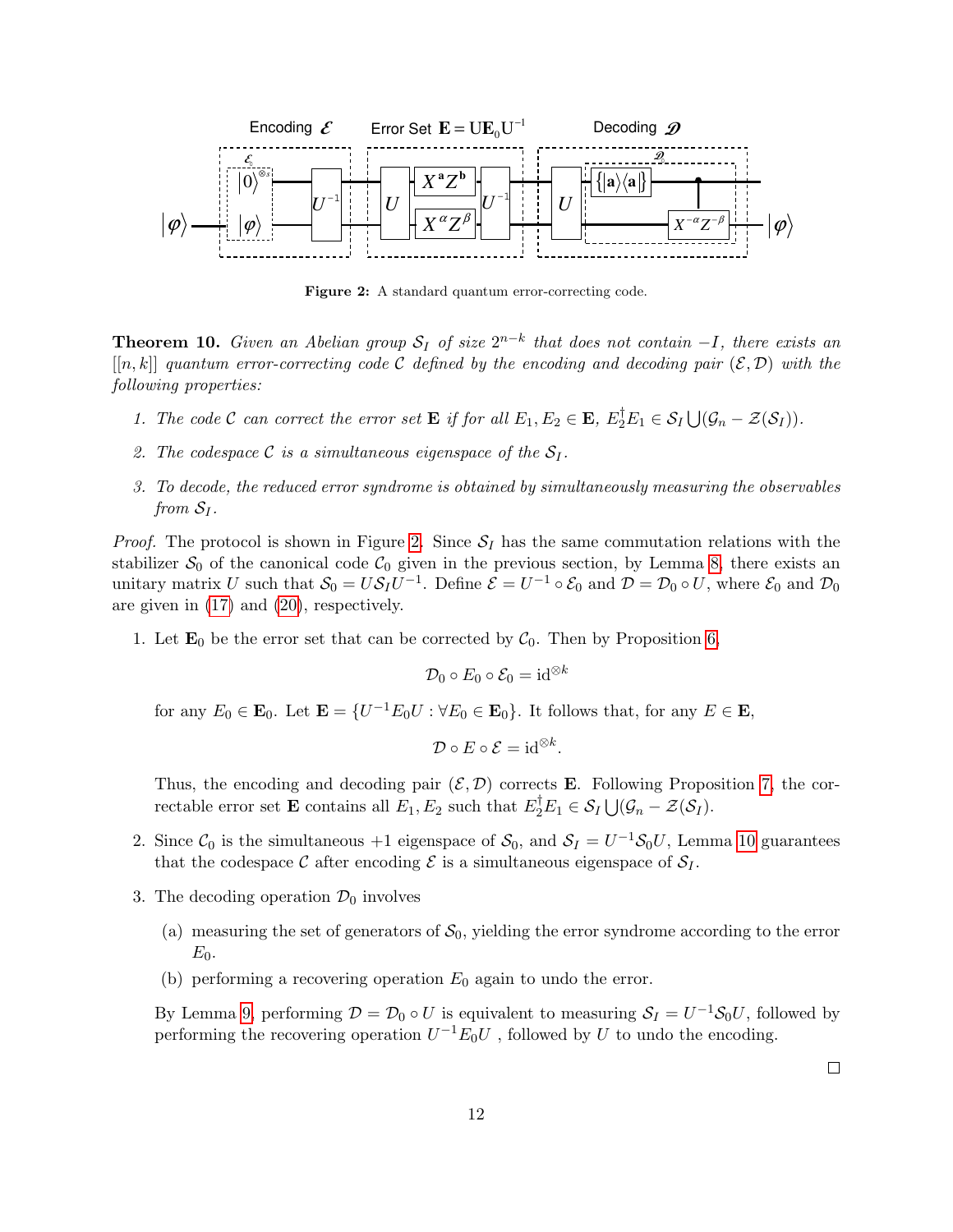We said an  $[[n, k]]$  QECC defined by  $S_I$  to have distance d, if for all operators  $E_1$  and  $E_2$  with weigh  $d$  and  $E_1 \neq E_2$ , either

1.  $E_2^{\dagger} E_1 \notin \mathcal{G}_n - \mathcal{Z}(\mathcal{S}_I)$ , or

2.  $E_2^{\dagger} E_1 \in \mathcal{S}_I$ .

The code is called *non-degenerate* if the second condition is not invoked. A QECC with distance d can correct up to t-qubit errors, where  $t = |(d - 1)/2|$ . Such code is called an  $[[n, k, d]]$  QECC.

#### Relation to symplectic codes

<span id="page-12-0"></span>**Proposition 11.** Consider an [n, k, d] symplectic code  $C_{sp}$  defined by  $H_{sp}$ . If  $C_{sp}$  is dual-containing, then  $C_{sp}$  defines a non-degenerate  $[[n, k, d]]$  QECC.

*Proof.* Since  $H_{sp}$  is self-orthogonal, that means the group  $S_I$  generated by the operator  $g_i = N_{\mathbf{r}_i}$ , where  $\mathbf{r}_i$  is the *i*-th row of  $H_{sp}$ , is an Abelian group with size  $2^{n-k}$ . From Theorem [11,](#page-12-0)  $\mathcal{S}_I$  defines an  $[[n, k]]$  QECC  $\mathcal{C}$ .

For all vectors  $\mathbf{u}_1, \mathbf{u}_2$  with weight  $\lt t$ , where  $t = |(d - 1)/2|$ , we have

$$
H_{sp} \odot (\mathbf{u}_1 - \mathbf{u}_2) \neq \mathbf{0},
$$

or, equivalently,

$$
N_{\mathbf{u}_2}^{\dagger} N_{\mathbf{u}_1} \not\in \mathcal{G}_n - \mathcal{Z}(\mathcal{S}_I).
$$

Therefore  $\mathcal C$  is a non-degenerate QECC with distance  $d$ .

#### The CSS construction

<span id="page-12-1"></span>**Proposition 12.** Given a dual-containing classical binary codes [n, k, d] C, there exists an [[n, 2k−  $n, d$ ] QECC.

*Proof.* Let  $H$  be the parity check matrix of  $C$ . Since

$$
rowspace(H) = C^{\perp} \subset C = \text{rowspace}(H)^{\perp},
$$

therefore

$$
H_{sp} = \left(\begin{array}{c|c} H & \mathbf{0} \\ \mathbf{0} & H \end{array}\right),\tag{21}
$$

is dual-containing, and defines an  $[n, 2k - n]$  symplectic code  $C_{sp}$ . By definition of classical linear codes, for each nonzero  $\mathbf{a} \in (\mathbb{Z}_2)^n$  such that  $\text{wt}(\mathbf{a}) < d$ ,

 $\langle H, \mathbf{a} \rangle \neq \mathbf{0}^T$ ,

Then

 $H_{sp} \odot$  **u**  $\neq$  **0**,

holds for each nonzero  $\mathbf{u} \in (\mathbb{Z}_2)^{2n}$  with  $\text{wt}(\mathbf{u}) < d$ . Thus  $C_{sp}$  defines a non-degenerate  $[[n, 2k-n, d]]$ QECC by Proposition [12.](#page-12-1)  $\Box$ 

Actually, instead of using the same code  $C$ , one can use two codes  $C_1$  and  $C_2$ , such that  $C_1 \subset C_2$ , in the CSS construction [\[8\]](#page-16-0). Furthermore, the CSS code have one interesting property that its generators contain all  $X$ 's and protect against phase flips and generators contain all  $Z$ 's and protect against bit flips.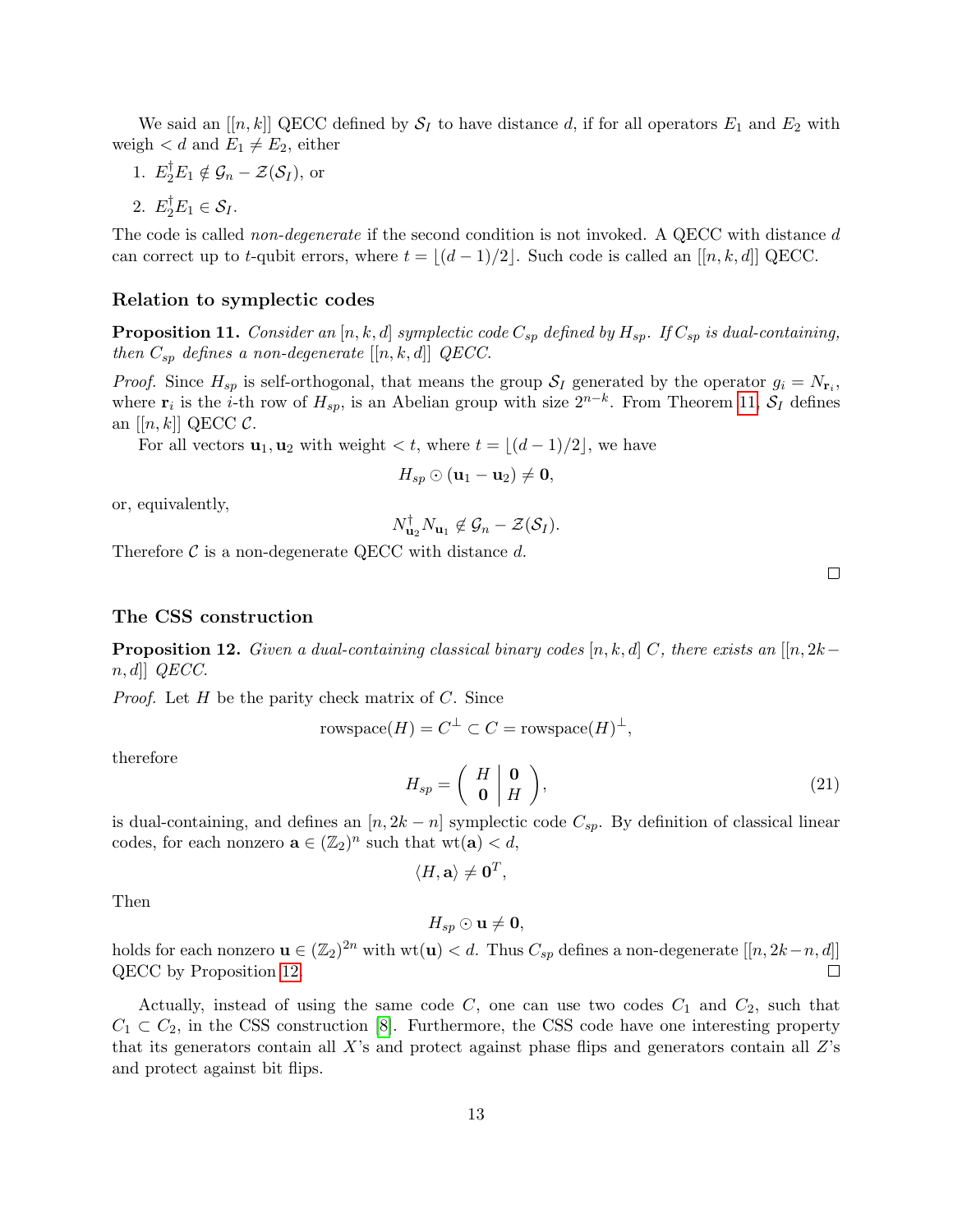### Examples

<span id="page-13-0"></span>The first quantum error-correcting code constructed by Shor [\[9\]](#page-16-1) was a quantum analog of the classical repetition code, which stores information redundantly by duplicating each bit several times. We list the stabilizer generators for the  $[[9,1,3]]$  Shor code in Table [1.](#page-13-0) It is easy to verify that it can correct arbitrary single-qubit error.

| $S_1$     | Z            |                           |              |       | $Z$ I I I I I I I           |              |              |              |              |
|-----------|--------------|---------------------------|--------------|-------|-----------------------------|--------------|--------------|--------------|--------------|
| $S_2$     | Ι            | Z                         |              |       | $Z \quad I \quad I \quad I$ |              | $\;$ I       | $\mathbf{I}$ | $\bf I$      |
| $S_3$   I |              | $\mathbf{I}$              | $\mathbf{I}$ |       | $Z \tZ \tI$                 |              | $\bf{I}$     | $\mathbf{I}$ | $\mathbf{I}$ |
| $S_4$     | $\mathbf{I}$ |                           | $I$ $I$ $I$  |       | Z                           | $Z -$        | $\mathbf{I}$ | $\mathbf I$  | $\mathbf I$  |
|           | $S_5$ I      |                           | $I$ $I$ $I$  |       | $\mathbf{I}$                | $\mathbf{I}$ | Ζ            | Z            | $\bf{I}$     |
| $S_6$     | $\mathbf{I}$ |                           |              |       | $I$ $I$ $I$ $I$             | $\;$ I $\;$  | $\mathbf{I}$ | Ζ            | Z            |
| $S_7$     | X            | X                         |              |       | $X$ $I$ $I$ $I$             |              | $X_{-}$      | X            | X            |
|           | X            | $\boldsymbol{\mathrm{X}}$ |              | X X X |                             | $\mathbf{X}$ | $\mathbf{I}$ | $\mathbf{I}$ | $\mathbf I$  |
| Z         | Z            | Z                         |              |       | $Z \quad Z \quad Z \quad Z$ |              | Z            | $Z -$        | Z            |
|           | X            | $\mathbf{X}$              |              |       | X X X X                     |              | X            | X            | X            |

**Table 1:** The  $[[9,1,3]]$  Shor code.

The second example, the  $[[7, 1, 3]]$  Steane code, is constructed using the CSS construction from dual-containing [7, 4, 3] Hamming code with the parity check matrix

$$
H = \left(\begin{array}{cccccc} 0 & 0 & 0 & 1 & 1 & 1 & 1 \\ 0 & 1 & 1 & 0 & 0 & 1 & 1 \\ 1 & 0 & 1 & 0 & 1 & 0 & 1 \end{array}\right).
$$
 (22)

<span id="page-13-1"></span>We list the stabilizer generators in Table [2.](#page-13-1)

| $\begin{tabular}{c cccccc} $S_1$ & I & I & I & Z & Z & Z & Z \\ $S_2$ & I & Z & Z & I & I & Z & Z \\ $S_3$ & Z & I & Z & I & Z & I & Z \\ $S_4$ & I & I & I & X & X & X & X \\ $S_5$ & I & X & X & I & I & X & X \\ $S_6$ & X & I & X & I & X & I & X \\ \hline \hline Z & Z & Z & Z & Z & Z & Z & Z \\ \end{tabular}$ |  |               |  |
|------------------------------------------------------------------------------------------------------------------------------------------------------------------------------------------------------------------------------------------------------------------------------------------------------------------------|--|---------------|--|
|                                                                                                                                                                                                                                                                                                                        |  |               |  |
|                                                                                                                                                                                                                                                                                                                        |  | X X X X X X X |  |

Table 2: The  $[[7,1,3]]$  Steane code.

### Fault-tolerant quantum computation

We have introduced the theory of quantum error correction to protect raw quantum states in previous sections. However, the error correction procedure itself could be error-prone. As a result,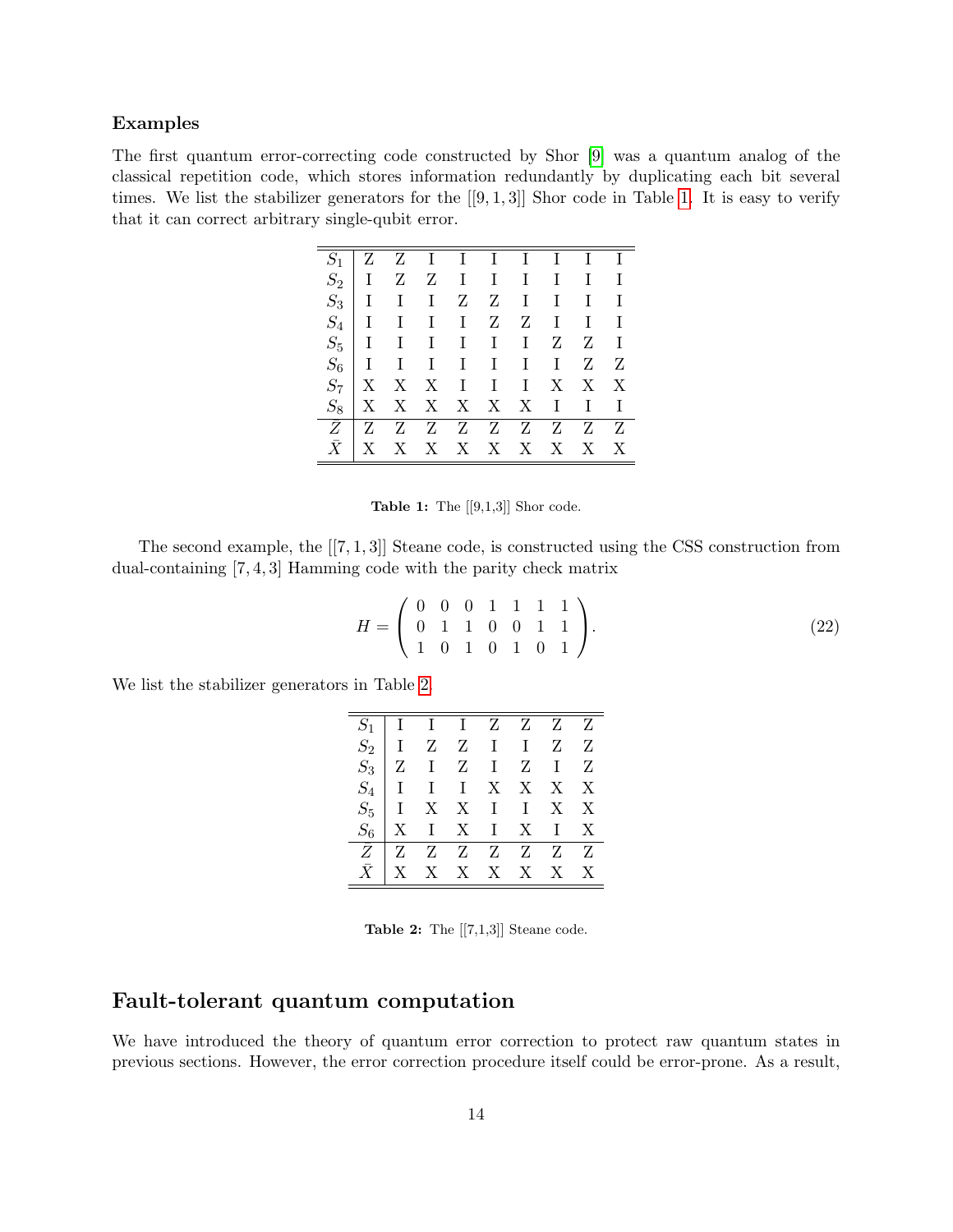these errors that occur during the encoding or decoding circuits can introduced more errors because errors can propagate through entangling gates, such as CNOT.

**Exercise 13.** An operator M can be transformed by a unitary U to  $U M U^{\dagger}$ . Show that CNOT induces the following transformations:

$$
X \otimes I \quad \to \quad X \otimes X \tag{23}
$$

$$
Z \otimes I \quad \rightarrow \quad Z \otimes I \tag{24}
$$

$$
I \otimes X \quad \to \quad I \otimes X \tag{25}
$$

$$
I \otimes Z \quad \rightarrow \quad Z \otimes Z. \tag{26}
$$

Exercise [14](#page-15-6) demonstrated that the quantum gate CNOT will cause significant harm to QECC when the errors occur before it. Specifically, the bit-flip error  $X$  on the controlled qubit will propagate forwards while the phase-flip error  $Z$  on the data qubit will propagate backwards. Therefore, the encoding and decoding circuits for QECCs have to be designed very carefully so that an error occurs during the procedure will only propagate to a small number of qubits and the error correction can effectively removes these errors. Moreover, the cost of quantum error correction is huge due to the requirement of encoding and decoding (syndrome measurement). To mitigate this overhead and the error propagation issue, the concept of fault-tolerant quantum computation, namely to compute directly on the encoded quantum states, is proposed.

#### Fault-tolerant logic operations

Let's take the  $[[7,1,3]]$  Steane code as an example. The Steane code can protect one qubit with an encoded space of  $\mathcal{H}_2^{\otimes 7}$ . Denote the encoded logic states by  $|0_L\rangle$  and  $|1_L\rangle$ . Then we have, for any S in the stablizer group  $\mathcal S$  of the Steane code,

$$
S|\Psi\rangle = |\Psi\rangle \tag{27}
$$

for any  $|\Psi\rangle = \alpha|0_L\rangle + \beta|1_L\rangle$ . The logic phase-flip and bit-flip operation  $\overline{Z}$  and  $\overline{X}$  are given in Table [2:](#page-13-1)

$$
\bar{Z}(\alpha|0_L\rangle + \beta|1_L\rangle) = \alpha|0_L\rangle - \beta|1_L\rangle \tag{28}
$$

$$
\bar{X}(\alpha|0_L\rangle + \beta|1_L\rangle) = \alpha|1_L\rangle + \beta|0_L\rangle. \tag{29}
$$

In the following, we will show that the Hadamard, phase, and CNOT gates can be implemented transversally.

Note that the logical Hadamard gate  $\bar{H}$  should convert

$$
\bar{H}\bar{Z}\bar{H}^{\dagger} = \bar{X} \tag{30}
$$

$$
\bar{H}\bar{X}\bar{H}^{\dagger} = \bar{Z}.
$$
\n(31)

It is quite easy to verify that  $\bar{H} = H^{\otimes 7}$  can achieve the above transformations.

Secondly, we can implement the logical phase gate  $\overline{S}$  transversally as follows. Note that the phase gate S

$$
SZS^{\dagger} = Z \tag{32}
$$

$$
SXS^{\dagger} = iXZ. \tag{33}
$$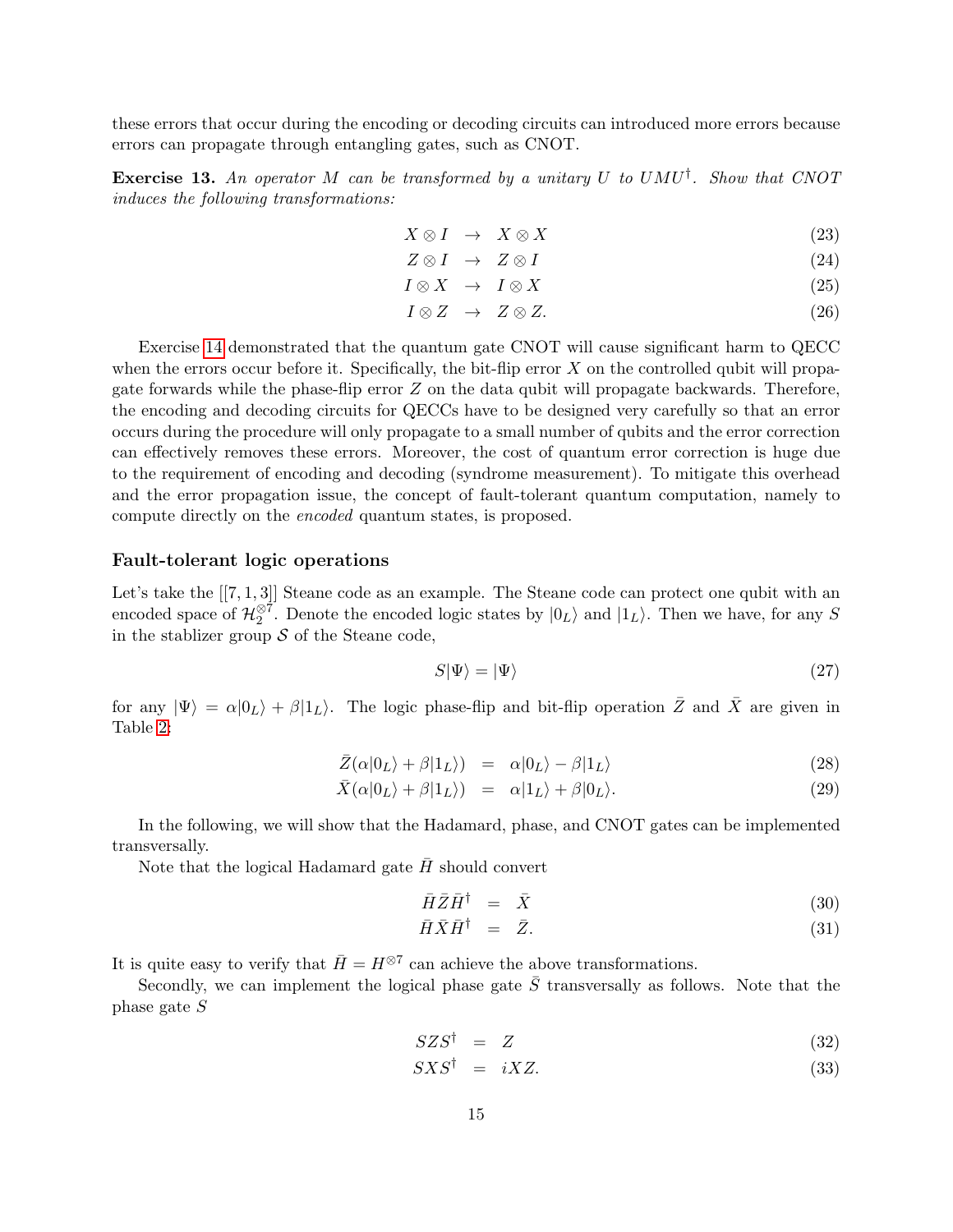Note that application of  $S^{\otimes 7}$  can only transform  $\bar{X}$  to  $-\bar{Y}$ . Hence the logical phase operation for the Steane code should be  $\bar{S} = (ZS)^{\otimes 7}$ .

Finally, the logical CNOT operation can be implemented transversally by  $\overline{CNOT} = CNOT^{\otimes 7}$ . Even if the error could propagate to the other block either forwards or backwards, it will only cause one additional error in the other block—hence it is still correctable.

Since  $\{S, CNOT, H, \frac{\pi}{8}\}\$ is a universal gate set, if we can implement the logical  $\frac{\pi}{8}$  gate transversally, we can implement any logical operations transversally. However, we have the following no-go theorem:

<span id="page-15-6"></span>**Theorem 14** ([\[6\]](#page-15-7)). No quantum error correcting code can have a continuous symmetry which acts transversely on physical qubits.

**Exercise 15.** How could one implement a fault-tolerant  $\frac{\pi}{8}$  gate?

## Threshold Theorem

Suppose that we have a rate  $C$  quantum error correcting code, i.e., one qubit is protected by  $C$ number of physical qubits, and total of D time steps are required for the error correcting procedure. Let the occurrence probability of a single qubit error be  $p$ . Then we will have  $CD$  locations for a single error to occur, and the probability that more than one single qubit error occurs is

<span id="page-15-8"></span>
$$
p' = \sum_{i=2}^{CD} \binom{CD}{i} p^i (1-p)^{CD-i} \approx (CD)^2 p^2 \tag{34}
$$

when p is small. If p is well below  $\frac{1}{(CD)^2}$ ,  $p' < p$ ; namely, each level of error correction could reduce the error rate. This could then allow us to perform quantum computation for a longer time.

Specifically, assume that we concatenate the same code  $k$  times—a single qubit is protected by  $C^k$  number of qubits and the overall time steps for the error correction procedure to complete is  $D^k$ . Similar to Eq. [\(34\)](#page-15-8), the probability that more than one single qubit error occurs is  $O((CDp)^{2^k})$ . It is easy to see that if we want the raw data to survive for  $T$  number of logic operations without accumulating errors, i.e., the error rate  $p' \ll \frac{1}{T}$ , we can choose  $k = O(\log \log T)$ .

# References

- <span id="page-15-5"></span>[1] Charles H. Bennett and Stephen J. Wiesner, Communication via one- and two-particle operators on Einstein-Podolsky-Rosen states, Physical Review Letters 69 (1992), 2881–2884.
- <span id="page-15-2"></span>[2] S. Bravyi, D. Fattal, and D. Gottesman, *GHZ extraction yield for multipartite stabilizer states*, J. Math. Phys. 47 (2006), 062106.
- <span id="page-15-0"></span>[3] A. C. da Silva, Lectures on symplectic geometry, Springer-Verlag, Berlin, 2001.
- <span id="page-15-3"></span>[4] Igor Devetak, Aram W. Harrow, and Andreas Winter, A resource framework for quantum shannon theory, IEEE Transactions on Information Theory 54 (2008October), no. 10, 4587–4618.
- <span id="page-15-4"></span>[5] Igor Devetak, Aram W. Harrow, and Andreas J. Winter, A family of quantum protocols, Physical Review Letters 93 (2004), 239503.
- <span id="page-15-7"></span>[6] Bryan Eastin and Emanuel Knill, Restrictions on transversal encoded quantum gate sets, Phys. Rev. Lett. 102 (2009Mar), 110502.
- <span id="page-15-1"></span>[7] D. Fattal, T. S. Cubitt, Y. Yamamoto, S. Bravyi, and I. L. Chuang, Entanglement in the stabilizer formalism, 2004. quant-ph/0406168.